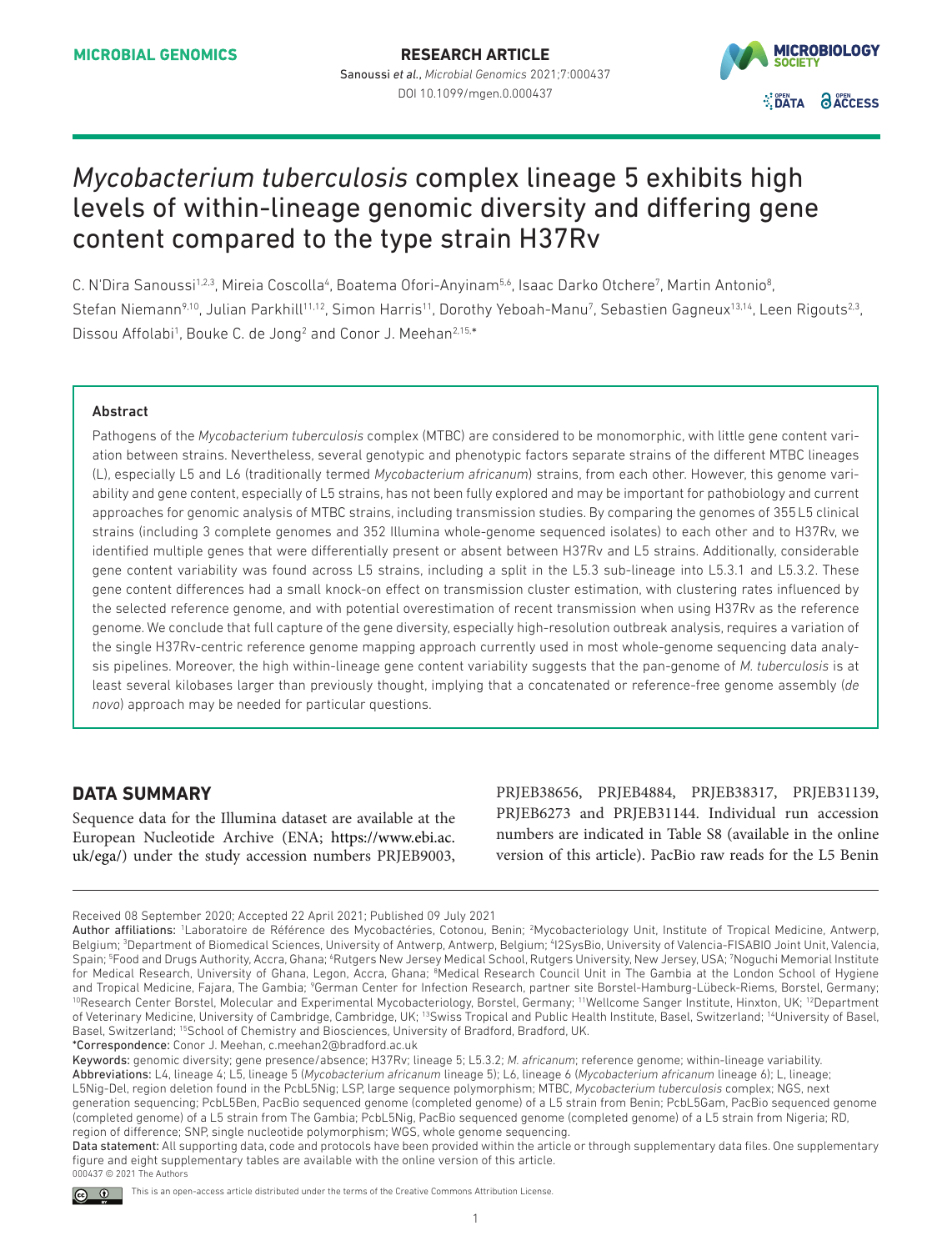genome are available on the ENA accession SAME3170744. The assembled L5 Benin genome is available at the National Center for Biotechnology Information (NCBI) with accession PRJNA641267. The two other complete genomes of L5 strains from Gambia (PcbL5Gam, WBB1453\_11-00429-1 [[1\]](#page-12-0)) and Nigeria (PcbL5Nig, WBB1454\_IB091-1 [[1](#page-12-0)]) can be found at <http://pathogenseq.lshtm.ac.uk/#tuberculosis> (Tuberculosis section/Karonga Methylation study). To ensure that the naming conventions for the genes in the genomes of the three L5 strains can be followed, we have uploaded these annotated files to figshare [[2](#page-12-1)].

The custom Python scripts used in this analysis can be found at [https://github.com/conmeehan/pathophy.](https://github.com/conmeehan/pathophy)

# **INTRODUCTION**

Tuberculosis (TB) is caused by pathogenic bacteria of the *Mycobacterium tuberculosis* complex (MTBC) that consists of strains of nine human-adapted lineages and several animal-adapted lineages [[3–6\]](#page-12-2). This group is highly clonal with no detected horizontal gene transfer [\[7, 8](#page-12-3)]. Strains of particular lineages are primarily defined by large sequence polymorphisms (LSPs, the presence or deletion of genomic regions) such as the TbD1 region (MTBC-specific deletion 1) [\[9\]](#page-12-4), other regions of difference (RDs) [\[10,](#page-12-5) [7, 11–13](#page-12-3)] and signature single-nucleotide polymorphisms (SNPs) [\[14](#page-12-6)]. RDs are particular long genomic regions deleted in some groups of MTBC strains but present in others; thus many MTBC lineages can be classified in groups using that LSP [[10,](#page-12-5) [12, 13, 15\]](#page-12-7). Broadly, the lineages of the MTBC occur within three major clades: (1) L1–L4 and L7 form one group, (2) L5, L6, L9 and the animal lineages form another and (3) L8 sits within its own clade [[4–6\]](#page-12-8), based on the presence/ absence of specific RDs, especially TbD1 [\[12, 16, 17\]](#page-12-7). L5 and L6, also called *M. tuberculosis var*. *africanum* (or historically *M. africanum* West-african 1 and 2, respectively) [[18, 19](#page-12-9)] are primarily restricted to West Africa, where they cause up to 40% of human TB [[20, 21\]](#page-12-10). The reasons for the geographical restriction of L5 and L6 remain unclear, although adaptation to particular human subpopulations has been suggested [\[10,](#page-12-5) [22–24\]](#page-12-11).

Several phenotypic and genotypic features separate L5 and L6 strains from strains of the other human-adapted lineages. Some TB diagnostics have a lower performance for L5 and L6 strains, compared to strains of other MTBC lineages [[25, 26](#page-12-12)] and these lineages are less likely to grow in culture [[27](#page-12-13)], with dysgonic appearance on solid medium [[18, 26, 28, 29\]](#page-12-9), despite the inclusion of pyruvate-supplemented medium [[21, 27](#page-12-14)]. Mutations in genes essential for growth in culture were identified for L6 strains [\[30\]](#page-12-15), yet for L5 strains the reasons for the difficulty in growth remain unclear. L6 strains and those of the closely related animal strains/lineages such as *Mycobacterium bovis* are reported to be less virulent in humans than those from other human-adapted MTBC lineages in populationbased studies [[20,](#page-12-10) [31, 32\]](#page-12-16) and in genome studies of mutations in virulence regulation genes/systems [\[33, 34](#page-13-0)]. Infection with an L6 strain progresses slowly to TB disease, and is associated

### **Impact Statement**

The *Mycobacterium tuberculosis* complex (MTBC) consists of nine human-associated lineages. Although many of these have been described for decades, little is known about the gene content variation both between and within strains of these lineages. This is most pronounced for strains of lineage 5 (L5), once part of the *Mycobacterium africanum* species. We compared the genomes of over 350 clinical L5 strains, the largest dataset gathered to date, to each other and the H37Rv reference strain to look for gene content variation and the potential impact this would have on clinical use of genome sequence data. We found that multiple genes are differentially present or absent between H37Rv and L5 strains, and that there is high within-L5 gene content variability, resulting in the split of the sub-lineage L5.3 into L5.3.1 and L5.3.2. We quantified the potential impact of this gene content difference on transmission clustering estimation. We found that the current H37Rv-centric approach widely used in MTBC epidemiology would overestimate the clustering rate of L5 strains since it misses single-nucleotide polymorphisms present in L5-only genes. Thus, for highresolution outbreak analysis, MTBC epidemiological studies may need to move away from the H37Rv-centric approach, especially when looking at transmission in countries where L5 is prominent.

with impaired immunity in some settings but not all (e.g. HIV infection [\[20](#page-12-10)]). In contrast, although some authors have studied the genomics of L5 strains [\[35–37](#page-13-1)], protein secretion and *in vivo* immunogenicity [\[35\]](#page-13-1), much remains to be learned on the genomics, virulence and disease progression of L5 strains.

Whole-genome sequencing (WGS) based on next-generation sequencing (NGS) of MTBC strains often involves data analysis by mapping of short sequence reads of the strains to a complete reference genome [[38](#page-13-2)], usually H37Rv [[39, 40](#page-13-3)] or a reconstructed ancestor with the same gene content as H37Rv [[22, 41, 42](#page-12-11)]. The resulting SNPs are then used for drug resistance determination, subtyping and transmission analyses [\[38](#page-13-2)]. However, since H37Rv is a L4 strain, it might not be representative for the genome of strains of other MTBC lineages. Thus, if H37Rv is used as basis for genome analysis, several genes or larger genomic regions may be missed, resulting in an underestimation of genome diversity among the strains of other lineages that may, however, provide additional information, e.g. for transmission analysis.

The members of the MTBC evolved from an environmental organism to an obligate pathogen through genome reduction and acquisition of new genes [[43\]](#page-13-4). In addition, it is known that some differences in gene content exist between strains of different lineages [\[10](#page-12-5), [38, 44–48\]](#page-13-2). Furthermore, it was reported that genes had a higher genetic diversity among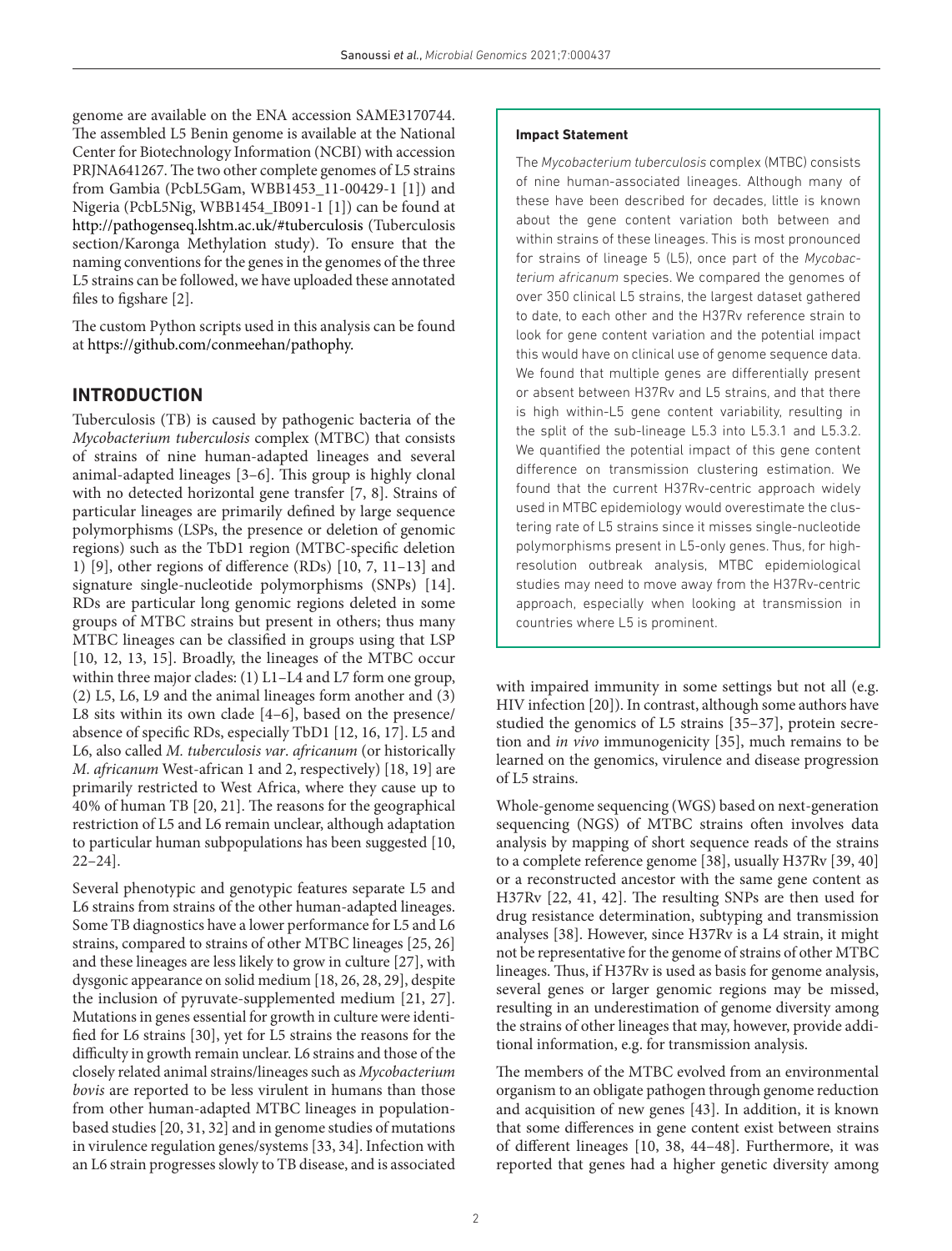L6 strains compared to L5 ones [\[36](#page-13-5)], but the difference in gene content between strains of these two lineages was not investigated, but had been alluded to in an earlier abstract publication [\[37\]](#page-13-6). Further, little is known about the gene differences between genomes of L4 and L5 strains and the potential limitations this may impose for in-depth analysis of genome studies of L5 strains (e.g. sub-lineage detection and transmission tracking). Similarly, little is known about within-lineage diversity in terms of gene content.

To address these questions, we assessed the gene content diversity of L5 strains in the context of WGS and reference selection. To this end, we analysed 358 genomes of L5 strains, including 3 complete genomes, and compared them to H37Rv and strains of closely related lineages [L6 and *M. tuberculosis var*. bovis (hereafter called *M. bovis*) [\[19](#page-12-17)]. Our main focus was to determine particularities in the genomes of L5 strains compared to the MTBC strain type (H37Rv, a L4) and strains of MTBC lineages phylogenetically closely related to L5 (L6 and *M. bovis*); deduce hypotheses for L5 phenotype/biology; and define the level of within-lineage gene content differences among strains of this lineage of the MTBC.

### **METHODS**

#### **Genomes**

### **Complete genomes (PacBio-sequenced, complete long reads)**

Three complete genomes from L5 clinical isolates, all sequenced with the PacBio SMRT technology, were analysed. One genome was from a Benin isolate [PcbL5Ben; sequenced in this study, National Center for Biotechnology Information (NCBI) accession PRJNA641267], one from an isolate from The Gambia (PcbL5Gam, WBB1453\_11-00429-1) [[1\]](#page-12-0) and one from Nigeria (PcbL5Nig, WBB1454\_IB091-1) [\[1](#page-12-0)]. These genomes also represent disparate parts of L5's diversity, representing a broad range of L5 sub-lineages, as recently defined [[6\]](#page-12-18). The previously published reference/complete genomes H37Rv (L4) (NC\_000962.3) [[39, 40, 49\]](#page-13-3), L6 (GM041182, GenBank accession: FR878060.1, GCF\_0001593225.1\_ ASM159322v1) [[50](#page-13-7)] and *M. bovis* (AF2122/97, accession: LT708304.1) [\[51\]](#page-13-8) were also included.

#### **Whole genomic DNA extraction**

Genomic DNA extraction was performed on growth from fresh Löwenstein–Jensen slants using the semi-automated Maxwell 16Cell DNA purification kit in the Maxwell 16 machine, or from the late exponential phase of growth in 7H9 medium, using the CTAB method [[6, 52\]](#page-12-18).

## **Assembly and annotation of the complete (PacBiosequenced) genomes**

The Benin PacBio-sequenced genome was assembled using HGAP [[53](#page-13-9)] and Quiver [[53](#page-13-9)] and checked for sufficient quality and coverage (10000bp sliding window coverage was always above 65× and average coverage across entire genome was 107×). The other two PacBio-sequenced genomes were already assembled as described previously [[1\]](#page-12-0). The genome

sequences of all three complete (PacBio-sequenced) genomes were annotated using Prokka-1.12 [[54](#page-13-10)] based on the reference genome H37Rv annotation.

### **Gene presence–absence analysis**

Gene content differences were assessed with an all-vs-all blastn approach, using blast+ version 2.8.1 [[55, 56](#page-13-11)]. For a specific genome–genome comparison, the following procedure was used: the gene sequences of genome 1 (ffn file; coding regions only) were compared to those of genome 2 using an *e*value cut-off of 1e−05 and a minimum similarity of 70% to look for any homology for each gene. Those genes found in genome 1 and not in genome 2 were then compared to the complete (PacBio-sequenced) genome (fna file; coding and non-coding regions) of genome 2 to look for pseudogenes (herein qualified as 'suspected pseudogenes') using blastn with the same cut-offs. These suspected pseudogenes were then confirmed using TBLASTN of the genome 1 protein sequences (faa file) compared to the complete (PacBio-sequenced) genome (fna file) of genome 2. This procedure was used to compare the complete (PacBio-sequenced) genomes of all three L5 strains to each other as well as each to H37Rv. Those genes present or absent in H37Rv (or pseudogenes in either) were compared in a similar manner to the L6 and *M. bovis* reference strains to determine whether these genes/pseudogenes are L5-specific (i.e. present in L5, but not in H37Rv, L6 and *M. bovis*).

The ffn files of H37Rv, the complete (PacBio-sequenced) genomes of the three L5 strains and the complete genome of the L6 reference strain were also aligned using progressiveMauve (v20150226) [[57](#page-13-12)] to identify rearrangements and examine synteny.

#### **L5 Illumina-sequenced (short reads) genomes**

In total, whole genomes from 355L5 strains from various countries sequenced on the Illumina platform were included in the study. These genomes were derived from a larger study on the genetic diversity of L5 and L6 [[6\]](#page-12-18). After reducing isolate redundancy (i.e. 1 representative retained for those that were extremely closely related), genomes from 205L5 strains formed a non-redundant dataset. These 205 strains (genomes) originated from West, South, East and Central Africa (Table S8), but primarily (*n*=155) from two regions within West Africa: the western part of West Africa (including The Gambia, Sierra Leone, Ivory Coast, Liberia, Guinea and Mali) and the eastern part of West Africa (including Ghana, Benin and Nigeria) [[6](#page-12-18)]. In general, L5 and L6 are geographically restricted to West and Central Africa, making this genome selection from L5 strains representative of most of the geographical regions affected.

### **Mapping of L5 Illumina reads to H37Rv and L5 complete (PacBio-sequenced) genomes**

Raw reads (fastq files) of the 205 non-redundant Illuminasequenced genomes were mapped respectively to H37Rv and each of the PacBio-sequenced genomes of the 3L5 strains using the MTBseq pipeline [[58](#page-13-13)]. The depth mapping coverage of the samples in the clinical Illumina-sequenced genomes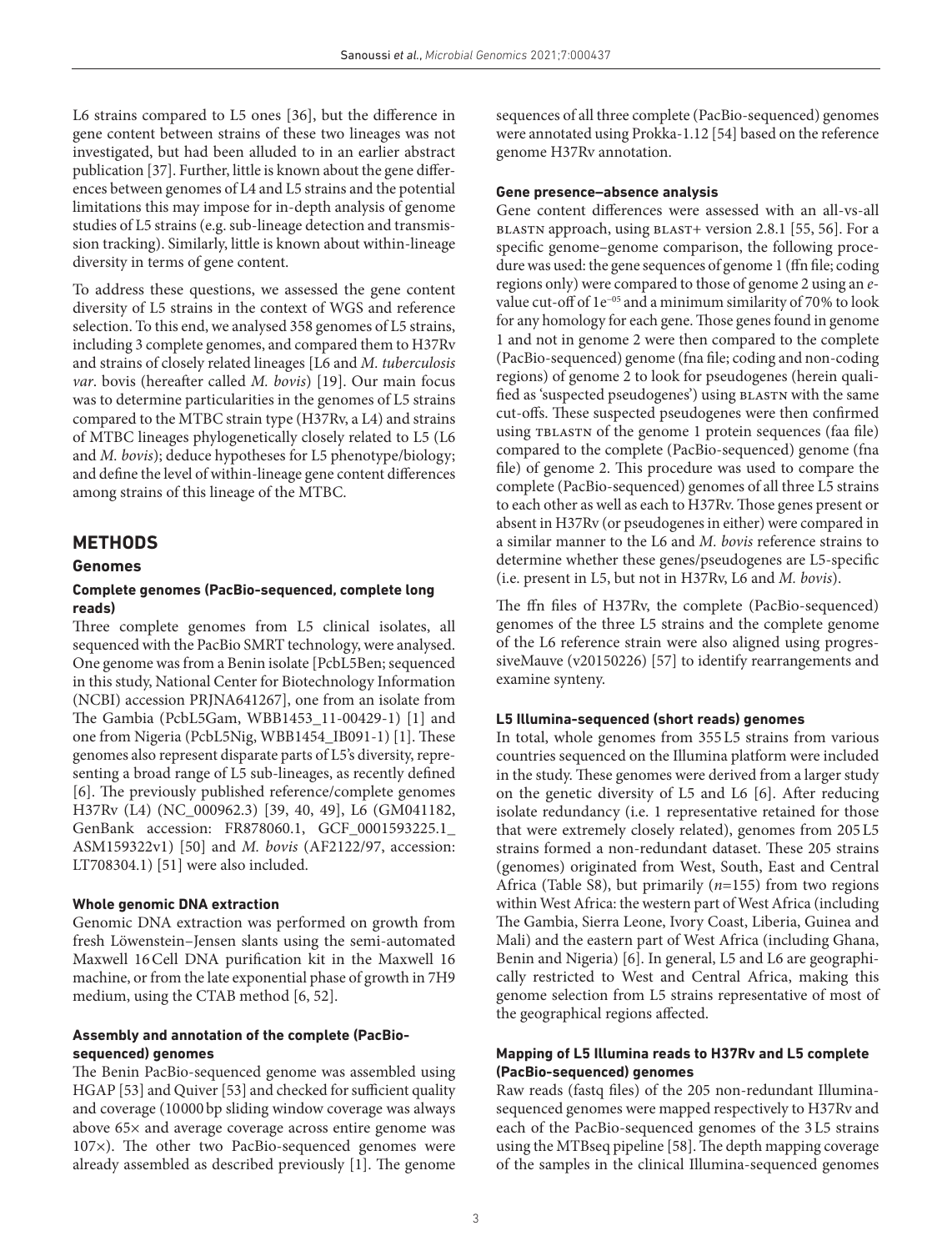against the reference genomes (percentage read mapping, unambiguous coverage mean) was compared between the PacBio-sequenced genomes of the three L5 strains and between the PacBio-sequenced genome of each L5 strain and H37Rv. Mapping statistics parameters such as percentage unambiguous total base, uncovered bases, SNPs, deletions, insertions, substitutions and percentage genes mapped to reference were also compared using the PacBio-sequenced genome of each L5 strain or H37Rv as a reference.

### **Checking unique versus missing genes in Illuminasequenced genomes of L5 strains and SNPs in those confirmed as L5-specific**

The genes found to be present or absent in L5 based on genome comparisons of the PacBio-sequenced genomes of the three L5 strains with H37Rv were checked for their expected presence or absence in the Illumina-sequenced genomes of L5 strains. Using the position tables produced by the MTBseq pipeline, a gene was considered absent if 95% of its position in the genome had fewer than eight reads covering them. From these data, a gene presence/absence matrix was generated for Illumina-sequenced genomes of L5 strains mapped to H37Rv and each of the three complete (PacBio-sequenced) genomes of L5 strains. Genes found to be L5-specific (present in complete PacBio- and Illumina-sequenced genomes) were also checked for SNPs in these genes using each of the complete (PacBio-sequenced) genomes of the three L5 strains as a reference. The script used for undertaking this analysis can be found at [https://github.com/conmeehan/pathophy.](https://github.com/conmeehan/pathophy)

# **Calculating the effect of reference genome selection on pairwise SNP distances**

Transmission analysis of MTBC strains often involves clustering strains together based on specific SNP cut-offs [[38, 59, 60\]](#page-13-2). We assessed whether the selection of the reference genome (H37Rv, PcbL5Ben, PcbL5Gam or PcbL5Nig) changed the clustering rate of L5 strains. For this we used the non-redundant set of L5 genomes from a previous study on L5 diversity [[6\]](#page-12-18), which included the 205 detailed above and a further 145 strains that were closely related to at least 1 of these 205 strains. Additionally, the TB-Profiler online SRA search tool [\(https://tbdr.lshtm.ac.uk/sra\)](https://tbdr.lshtm.ac.uk/sra) was used to identify a further 5 isolates that were not in this dataset, resulting in 355 strains being included in this clustering study.

SNP alignments of the Illumina-sequenced genomes were created by first mapping to each of the four reference genomes (H37Rv and three PcbL5). The Amend function of MTBseq does this automatically for H37Rv, including masking of repetitive regions, accounting for 10% of the genome [\[40\]](#page-13-14), and exclusion of columns with 95% ambiguous calls. To undertake this for the reference genomes from the three L5 strains, repetitive regions were first determined from the annotations of the genes. All genes whose description contained one of the following words was excluded: integrase, PE family, PE-PGRS, phage, transposase. SNP alignments were then created using MTBseq as done for H37Rv. Pairwise distance matrices, one for each alignment based on each reference genome, were

created using a Python script that can be found at [https://](https://github.com/conmeehan/pathophy) [github.com/conmeehan/pathophy.](https://github.com/conmeehan/pathophy) Loose transmission clusters were created from these matrices at a cut-off of 1, 5 and 12 SNPs, as described previously [[59\]](#page-13-15). Clustering rates and the presence of a strain in a transmission cluster was then compared across the four reference genome mapping approaches.

## **Determination of putative function of genes differentially present or absent in the complete (PacBio-sequenced) genomes of L5 strains**

To find the (putative) function of genes present or absent only in L5 strains, and genes present in L5 strains but pseudogenes in H37Rv/L6/*M. bovis* or vice versa, the fasta sequences of the genes were searched against the NCBI's NR database using blastx2.8.1+ [[61](#page-13-16)] as well as the Tuberculist database ([http://](http://tuberculist.epfl.ch) [tuberculist.epfl.ch\)](http://tuberculist.epfl.ch), Mycobrowser ([https://mycobrowser.epfl.](https://mycobrowser.epfl.ch/) [ch/](https://mycobrowser.epfl.ch/)) [[62](#page-13-17)] and the literature. Furthermore, the gene function group/class was found using the COG database [[63](#page-13-18)] and Mycobrowser.

## **Determination of the sub-lineage of the L5 strains**

The sub-lineage of the strains was determined by looking for sub-lineage-defining SNPs in the genomes of L5 strains as previously described [[6, 35\]](#page-12-18). The sub-lineage-defining SNPs were searched for in the SNP data generated using the MTBseq pipeline with H37Rv as the reference genome.

# **RESULTS**

## **Comparative analysis of the complete (PacBiosequenced) genomes of L5 and other lineages strains reveals differences in gene content**

The number of genes, including paralogues, in the complete L5 (PacBio-sequenced) genomes of the three L5 strains was: 4189 in the PcbL5Ben genome, 4162 in PcbL5Gam and 4134 in PcbL5Nig versus 4126 in H37Rv, 4126 in the reference L6 genome (GM041182) and 4059 in the reference *M. bovis* genome (AF2122/97). Hence, the maximum gene count difference was 55 genes among the 3 L5 strains from this study (4189–4134=55, including copies of genes with multiple copies), 63 genes among the human-adapted lineages (H37Rv, L5, L6; 4189–4126=63) and 130 genes among the human- and animal-adapted lineages (H37Rv, L5, L6 and *M. bovis*; 4189–4059=130).

The size of the complete genomes of L5 strains was respectively 4438262bp for PcbL5Ben, 4424447 for PcbL5Gam and 4417534 for PcbL5Nig (data in Figshare [[2](#page-12-1)]). The size was 4411532bp for H37Rv and 4493502 for the *M. bovis* reference genome (data from annotation with Prokka).

The visualization of the structure of the genomes showed that all three complete genomes of all L5 strains had a region that was absent in H37Rv. Furthermore, the PacBio-sequenced genome of the Nigerian L5 strain (PcbL5Nig) was missing an additional region (herein called L5Nig-Del) that was present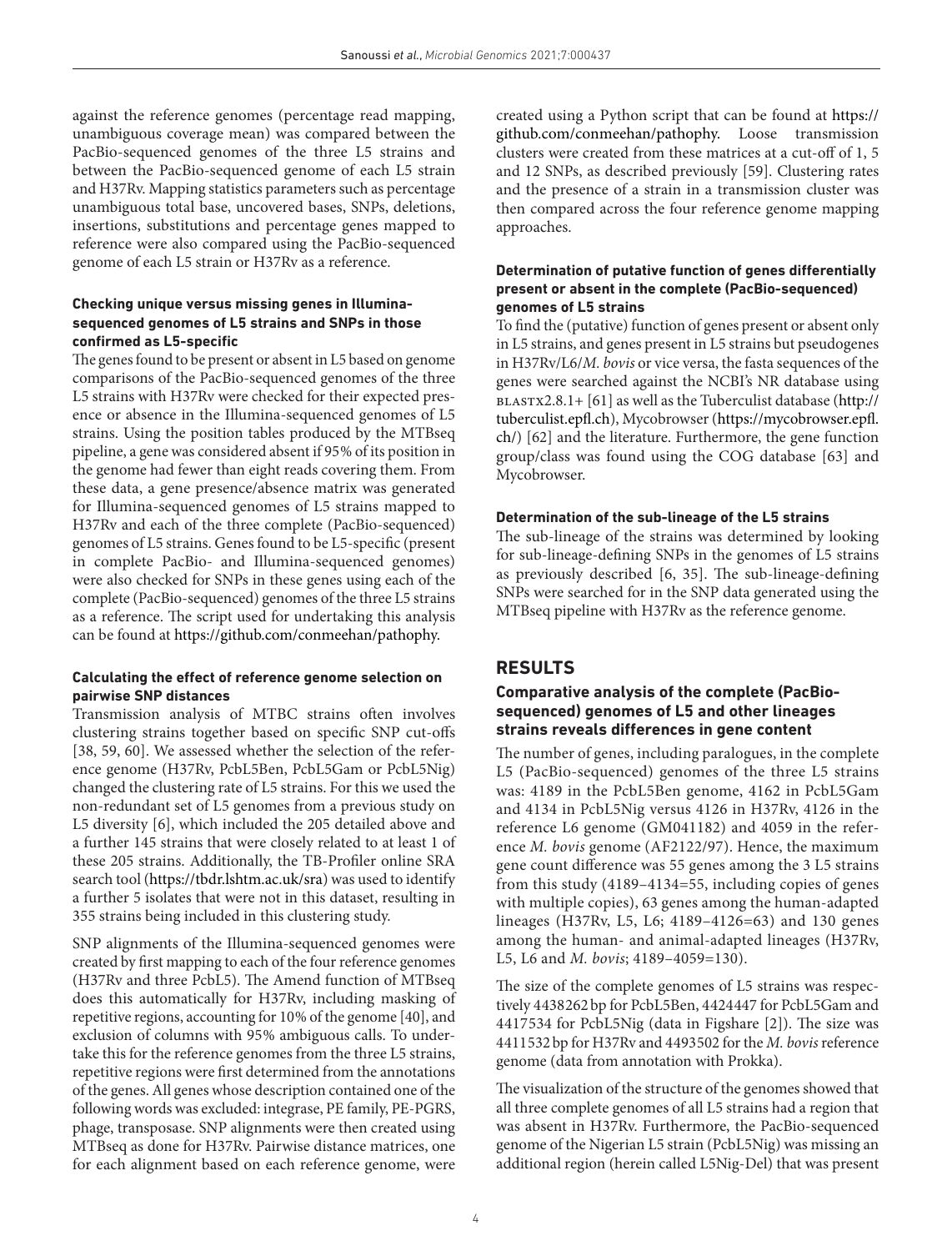|          | Gene        | Co-ordinates in the specified genome | <b>Functional group</b>                 | Present in L5 Illumina-sequenced<br>genomes<br>$% (n=202)$ |
|----------|-------------|--------------------------------------|-----------------------------------------|------------------------------------------------------------|
| PcbL5Ben | PcbL5 01893 | 2004773-2005918                      | Cell wall and cell processes            | 77.7 (157)                                                 |
|          | PcbL5 01894 | 2006144-2007247                      | Intermediary metabolism and respiration | 77.7 (157)                                                 |
|          | PcbL5 01895 | 2007448-2010285                      | Cell wall and cell processes            | 77.7 (157)                                                 |

<span id="page-4-0"></span>Table 1. Presence in Illumina-sequenced genomes from 202L5 strains of genes detected in only 1 of the complete genomes of the 3 L5 strains from Benin, The Gambia and Nigeria

in the genomes of the Benin and the Gambian L5 strains and also present in H37Rv.

The genome of the Benin strain contained a syntenic block of three genes (1148, 1104, 2840 bp) that were present in neither the genome of the Nigerian strain nor the one of the Gambian strain [\(Tables 1 and 2](#page-4-0)). These increased the pangenome of L5 by at least 5092 bp. The Benin and Gambian strains each contained 33 genes that were not present in the Nigerian strain [\(Table 2](#page-4-1) and S1). Interestingly, 32 of these genes were also present in H37Rv ([Table 2](#page-4-1) and S1). These 32 genes were thus missing in the Nigerian L5 strain exclusively, meaning that its ancestor has genes with a subsequent loss in the Nigerian L5 strain. Those 32 genes – absent in the Nigerian L5 strain only – were sequentially contiguous and formed 3 blocks of 19, 11 and 2 genes (Table S1). We found that 30 of those genes, the blocks of 19 and 11, were separated by 1 gene and represented the L5Nig-Del region (mentioned in the paragraph above, [Table 3](#page-5-0)). Additionally, 11 genes were shared by the 3 PacBio-sequenced genomes of L5 strains, which were absent in H37Rv (Table S2), while 9 genes present in H37Rv were not present in any of the 3 complete (PacBio-sequenced) genomes of L5 strains (Table S3). Two (*Rv2073c*, *Rv2074*) of those nine genes were only present in H37Rv but absent in the complete genomes of L5, L6 and *M. bovis* strains. Note that for the gene presence/ absence analysis, the genes are often referred to by the Rv designation but are actually putative orthologues of those H37Rv genes.

Six of the genes shared by the three complete (PacBiosequenced) genomes of L5 strains were confirmed pseudogenes in H37Rv (Table S4). Three genes present in H37Rv were confirmed to be pseudogenes in the three complete (PacBio-sequenced) genomes of the L5 strains (Table S5).

### **Gene presence/absence and related SNPs in lineage-specific genes in a wider set of clinical strains**

The mapping estimates of the Illumina-sequenced genomes are presented in [Table 4.](#page-6-0) Three (ERR502505, ERR751302, ERR1215478) of the 205 Illumina-sequenced genomes were identified as mixed infection strains based on their MTBseq output, and thus excluded from the analysis. Mapping quality and coverage against a complete L5 reference was superior to the H37Rv reference approach (Table 3, Fig. S1), as expected. Using the complete (PacBio-sequenced) genomes from Benin and The Gambia strains, yielded similar mapping estimates that were better than those of the genome of the Nigerian L5 strain, likely due to the large deletion in this genome. The genes specific to PcbL5Ben [3, region PcbL5Ben\_1893 through PcbL5Ben\_1895; none specific to PcbL5Gam (0), PcbL5Nig (0)] were each found in 77.7% (157/202, [Table 1](#page-4-0)) of the 202 Illumina-sequenced genomes of L5 strains.

Interestingly, 3% of the Illumina-sequenced genomes of L5 strains (6/202) had similar patterns of large gene loss

**Present in PcbL5Ben PcbL5Gam PcbL5Nig H37Rv Absent in PcbL5Ben 9† PcbL5Gam** 2+3<sup>\*</sup> 2+9<sup>t</sup> **PcbL5Nig** 34+3\* 34+3\* 34 34+3\* 34 34+3\* 34 **H37Rv 10**‡+3\* **10‡ 10‡** 4189 4162 4134 4126

<span id="page-4-1"></span>Table 2. Gene content difference between the *M. tuberculosis* H37Rv (L4) genome and the complete (PacBio-sequenced) genomes of three L5 strains from Benin, The Gambia and Nigeria

\*, includes three genes only present in PcbL5Ben.

†, includes nine genes only present in H37Rv.

‡, includes 10 genes shared by the PcbL5 (Benin, The Gambia, Nigeria) and absent in H37Rv.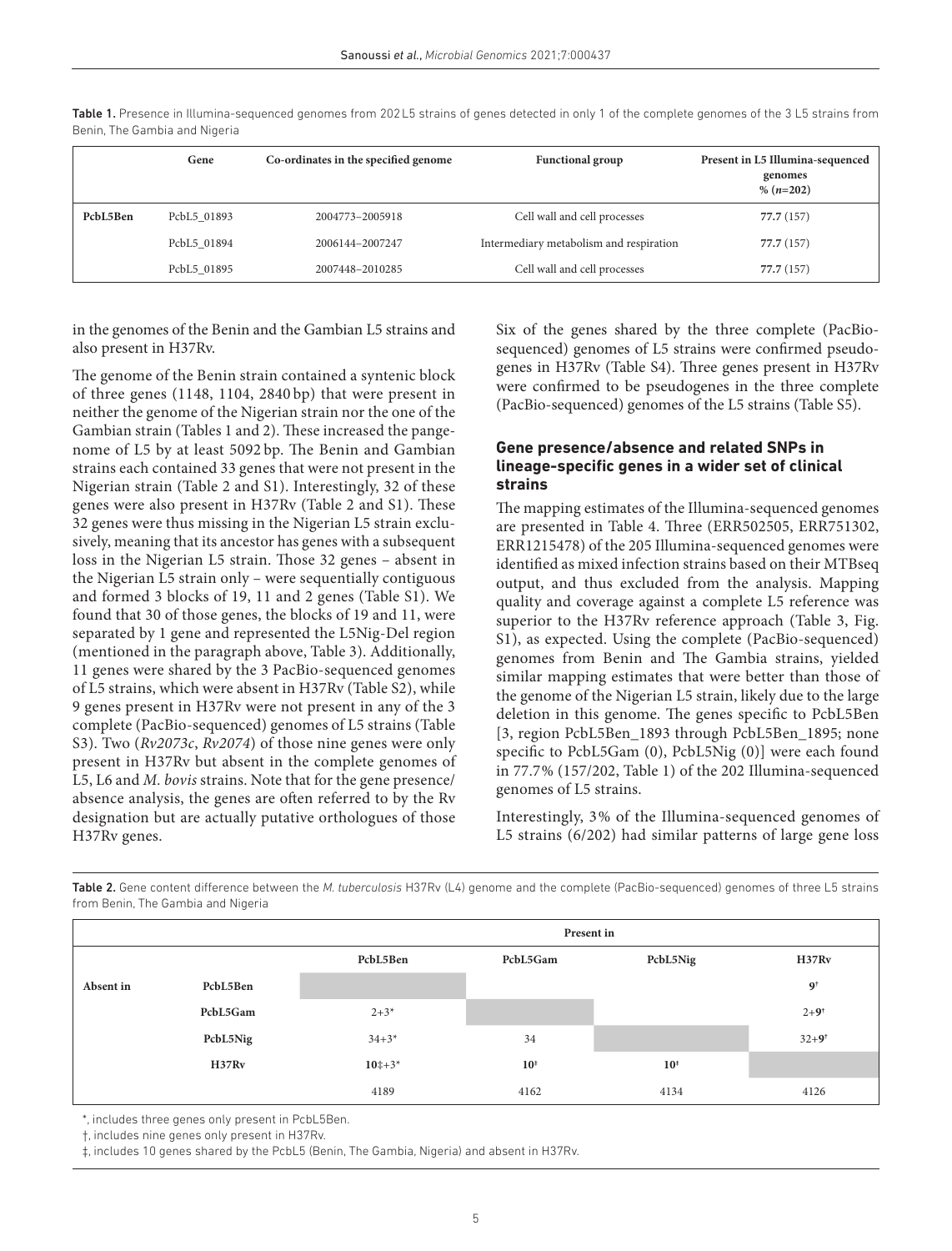<span id="page-5-0"></span>Table 3. Genes in the L5.3.2-Del region (PcbL5Nig-Del) and their function category. None of the 30 genes is an essential gene (Mycobrowser). The 30 genes formed 2 regions: *Rv1493* through *Rv1509* (L5.3.2-Del region 1) and *Rv1511* through *Rv1521* (L5.3.2-Del region 2), separated by the gene *Rv1510*, which is present in the L5.3.2 isolate. All genes in the table are absent from all L5.3.2 genomes (both PacBio- and Illumina-sequenced), except those marked with an asterisk (**\***)**,** which are present in the PacBio-sequenced genome (PcbL5Nig) but absent in all six Illumina-sequenced genomes, and the one marked with a hash (# ) (Rv1492), which is a gene present in all L5.3.2 strains and flanking the L5.3.2-specific deletion

| Gene name              | <b>Size</b>       | Co-ordinates in H37Rv | <b>Functional category</b>              | Present in L5 Illumina-sequenced genomes<br>% $(n=202)$ |
|------------------------|-------------------|-----------------------|-----------------------------------------|---------------------------------------------------------|
| $Rv1492^{\#}$ (mutA)   | 1848 bp           | 1682157-1684004       | Lipid metabolism                        | 100(202)                                                |
| $Rv1493$ ( $mutB$ )    | 2253 bp           | 1684005-1686257       | Lipid metabolism                        | 97 (196)                                                |
| Rv1494 (mazE4)         | 303 bp            | 1686271-1686573       | Virulence, detoxification, adaptation   | 97 (196)                                                |
| Rv1495 (mazF4)         | 318bp             | 1686570-1686887       | Virulence, detoxification, adaptation   | 97 (196)                                                |
| Rv1496                 | 1005bp            | 1686884-1687888       | Cell wall and cell processes            | 97 (196)                                                |
| $Rv1497$ (lipL)        | 1290 bp           | 1687941-1689230       | Intermediary metabolism and respiration | 97 (196)                                                |
| Rv1498c                | 618bp             | 1689303-1689920       | Intermediary metabolism and respiration | 97 (196)                                                |
| <b>Rv1498A</b>         | 213bp             | 1690134-1690346       | Conserved hypothetical protein          | 97 (196)                                                |
| Rv1499                 | 399 <sub>bp</sub> | 16900407-1690805      | Conserved hypothetical protein          | 97 (196)                                                |
| Rv1500                 | 1029 bp           | 1690850-1691878       | Intermediary metabolism and respiration | 97 (196)                                                |
| <b>Rv1501</b>          | 822 bp            | 1691890-1692711       | Conserved hypothetical protein          | 97 (196)                                                |
| Rv1502                 | 900 <sub>bp</sub> | 1692924-1693823       | Unknown                                 | 97 (196)                                                |
| Rv1503c                | 549 bp            | 1693996-1694544       | Conserved hypothetical protein          | 97 (196)                                                |
| Rv1504c                | 600bp             | 1694545-1695144       | Conserved hypothetical protein          | 97 (196)                                                |
| Rv1505c                | 666 bp            | 1695281-1695946       | Conserved hypotheticals                 | 97 (196)                                                |
| <i>Rv1506c</i>         | 501 bp            | 1695943-1696443       | Unknown                                 | 97 (196)                                                |
| <b>Rv1507A</b>         | 504 bp            | 1697356-1697859       | Unknown                                 | 97 (196)                                                |
| Rv1507c                | 696 bp            | 1696727-1697422       | Conserved hypotheticals                 | 97 (196)                                                |
| Rv1508c                | 1800bp            | 1698095-1699894       | Cell wall and cell processes            | 97 (196)                                                |
| <b>Rv1508A</b>         | 636 bp            | 1699866-1700228       | Conserved hypotheticals                 | 97 (196)                                                |
| Rv1509                 | 882 bp            | 1700212-1701093       | Unknown                                 | 97 (196)                                                |
| $Rv1510*$              | 1299 bp           | 1701295-1702593       | Cell wall and cell processes            | 97 (196)                                                |
| $Rv1511$ (gmdA)        | 1023 bp           | 1703074-1704096       | Intermediary metabolism and respiration | 97 (196)                                                |
| $Rv1512$ (epiA)        | 969 bp            | 1704093-1705061       | Intermediary metabolism and respiration | 97 (196)                                                |
| Rv1513                 | 732 bp            | 1705058-1705789       | Conserved hypothetical protein          | 97 (196)                                                |
| Rv1514c                | 789 bp            | 1705807-1706595       | Conserved hypothetical protein          | 97 (196)                                                |
| Rv1515c                | 897 bp            | 1706630-1707526       | Conserved hypothetical protein          | 97 (196)                                                |
| Rv1516c                | 1011 bp           | 1707529-1708539       | Intermediary metabolism and respiration | 97 (196)                                                |
| Rv1517                 | 765 bp            | 1708871-1709635       | Cell wall and cell processes            | 97 (196)                                                |
| Rv1518                 | 960 <sub>bp</sub> | 1709644-1710603       | Conserved hypothetical protein          | 97 (196)                                                |
| Rv1519                 | 270bp             | 1710733-1711002       | Conserved hypothetical protein          | 97 (196)                                                |
| Rv1520                 | 1041 bp           | 1711028-1712068       | Intermediary metabolism and respiration | 97 (196)                                                |
| Rv1521 (fadD25)        | 1752 bp           | 1712302-1714053       | Lipid metabolism                        | 97 (196)                                                |
| $Rv1522c*$<br>(mmpL12) | 3441 bp           | 1714172-1717612       | Cell wall and cell processes            | 97 (196)                                                |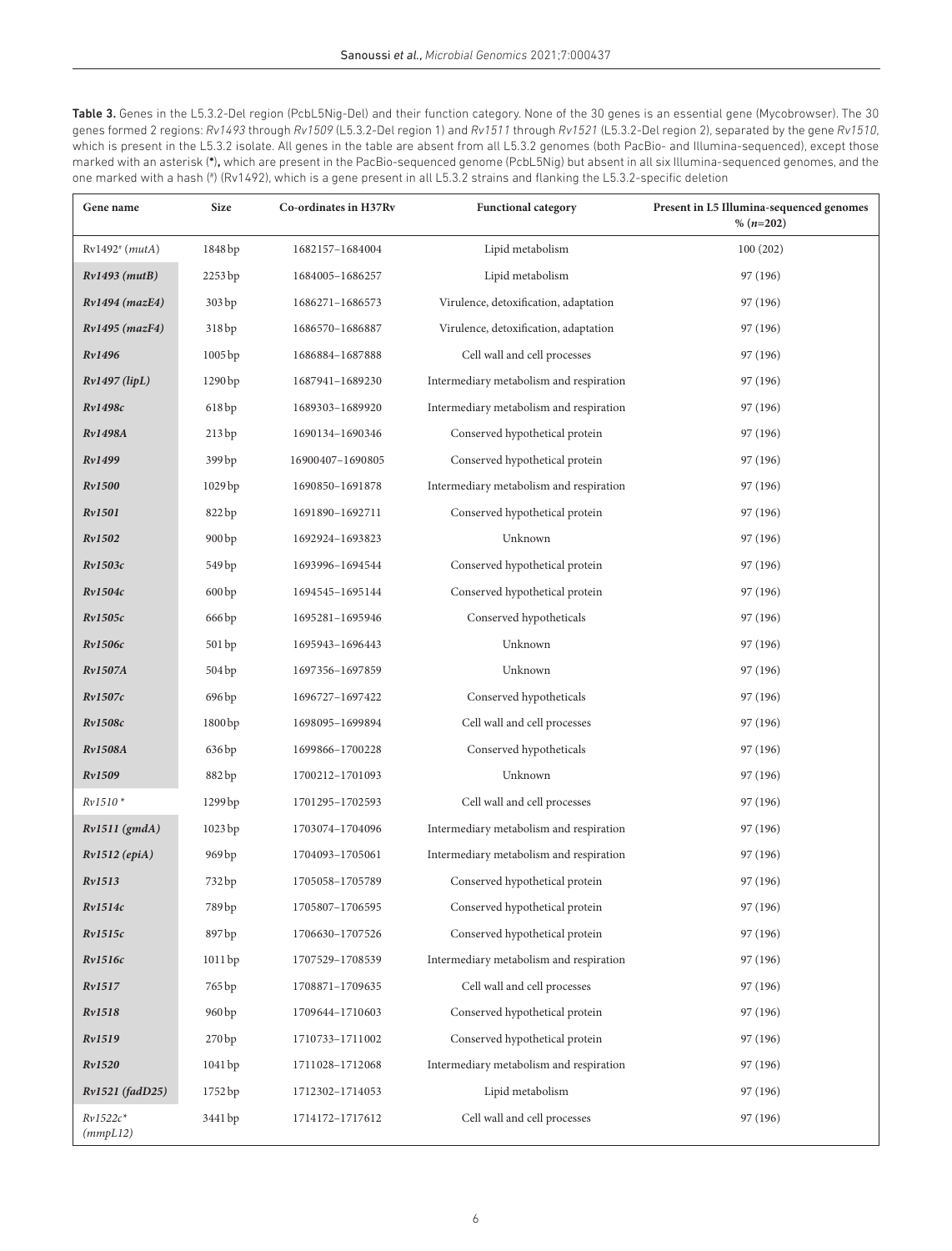<span id="page-6-0"></span>

| <b>Table 4.</b> Mapping of Illumina-sequenced genomes of the 202L5 strains to the <i>M. tuberculosis</i> H37Rv (L4) genome and complete genomes of 3 L5 |
|---------------------------------------------------------------------------------------------------------------------------------------------------------|
| strains from Benin, The Gambia and Nigeria (mapping statistics/estimates). The best mapping results (numbers) are written in bold. When the best        |
| mapping result has been obtained for PcbL5Nig as the reference, the next best result is also written in bold (as PcbL5Nig compared to the other 2       |
| PcbL5 genomes missed a 30-gene region)                                                                                                                  |

|                                                                                                                                               | H37Rv            | PcbL5Ben | PcbL5Gam | PcbL5Nig     |
|-----------------------------------------------------------------------------------------------------------------------------------------------|------------------|----------|----------|--------------|
| Reads                                                                                                                                         |                  |          |          |              |
| Mean of percentage L5 reads mapped to                                                                                                         | 96.9             | 97.5     | 97.3     | 96.5         |
| Mean of unambiguous coverage mean                                                                                                             | 122.3            | 123.2    | 123.3    | 123.0        |
| <b>Bases</b>                                                                                                                                  |                  |          |          |              |
| Mean of percentage unambiguous total bases                                                                                                    | 98.0             | 98.8     | 98.9     | 98.2         |
| Mean uncovered                                                                                                                                | 30599.0          | 18916.7  | 14766.4  | 35340.4      |
| Mean SNP                                                                                                                                      | 2209.7           | 529.5    | 513.0    | 503.3        |
| <b>Mean deletions</b>                                                                                                                         | 374.1            | 96.5     | 96.4     | 97.9         |
| Mean insertions                                                                                                                               | 239.5            | 77.0     | 107.6    | 60.8         |
| Mean substitutions (including stop codons)                                                                                                    | 1193             | $\bf{0}$ | $\bf{0}$ | $\mathbf{0}$ |
| Genes                                                                                                                                         |                  |          |          |              |
| Mean of percentage gene mapped (presence)                                                                                                     | 99.59            | 99.71    | 99.79    | 99.76        |
| L5 illumina having all the ref. genome genes, %<br>$(n=202)$                                                                                  | $\boldsymbol{0}$ | 2(4)     | 7.4(15)  | $\mathbf{0}$ |
| Mean gene count difference between L5<br>Illumina-sequenced genomes (gene count per<br>Illumina-sequenced genome minus minimum<br>gene count) | 30.3             | 38.2     | 34.4     | 32.8         |

like the Nigerian complete (PacBio-sequenced) genome, as they missed 30 of the 32 genes present in the genomes of the Benin and Gambian strains and H37Rv. These six PcbL5Nig-like Illumina-sequenced genomes of L5 strains formed a monophyletic group within the L5 clade ([Fig. 1\)](#page-7-0), suggesting a single loss of these gene clusters, although those six L5 strains genomes originated from several different countries, including Benin, Ghana and Nigeria. The 2 blocks of 19 (15984 bp, *Rv1493* through *Rv1509*) and 11 genes (10209 bp, *Rv1511* through *Rv1521*), separated by 1 gene (3441 bp, *Rv1510*), amounted in total to 26193 bp. The two blocks contain genes whose annotations include *mutB*, *mazE4*, *mazF4* and others with various putative functions ([Table 3,](#page-5-0) Table S6); none of them were essential genes (Mycobrowser).

Four of the 11 genes present in the 3 complete (PacBiosequenced) genomes of the L5 strains but absent in H37Rv were found in all 202 Illumina-sequenced genomes of the L5 strains ([Table 5](#page-8-0)), while the others were found in variable amounts [80.2–98% (162–198)] (Table S2). These four genes include: *Mb2048c (*of unknown function, belonging to the *RvD1* deletion in H37Rv*)*, a PE/PPE gene, a hypothetical protein (possibly an IS*256* transposase) and a hypothetical protein possibly related to the CAAX conserved domain ([Table 5](#page-8-0)). Two of these four genes were only present in L5 genomes (a PE/PPE gene and a hypothetical protein, possibly CAAX conserved domain), while the remaining two [*Mb2048c (RvD1)* and hypothetical protein, possibly IS256 transposase] were found in L6 and *M. bovis* as well ([Tables 5](#page-8-0) and S2). Importantly for phylogenetic purposes, SNPs were detected in all 4 genes in 1.5–3.5% of the 202 Illumina-sequenced genomes of L5 strains (Table S2). Predicted functions for all L5-specific genes are listed in Table S2.

Six (*Rv1977, Rv1979c*, *Rv1993c*, *Rv1995*, *Rv2073c, Rv2074*) of the 9 genes that were present in H37Rv and absent in the 3 complete (PacBio-sequenced) genomes of L5 strains were absent in all 202 Illumina-sequenced genomes of L5 strains [\(Table 5](#page-8-0) and S3). *Rv1977* is a conserved hypothetical, probably a peptidase; *Rv1979c* is involved in 'cell wall and cell processes', probably a permease; *Rv1993c* and *Rv1995* are conserved hypotheticals; and *Rv2073c* and *Rv2074* are involved in 'intermediary metabolism and respiration', with *Rv2073c* probably a dehydrogenase and *Rv2074* a pyridoxamine-5-phosphate oxidase (Mycobrowser, [Table 5](#page-8-0)). Four of these genes (*Rv1977*, *Rv1979c*, *Rv1993c*, *Rv1995*) were absent (did not have orthologues) in L5 strains only (i.e. present in L6 and *M. bovis* reference genomes), while the other two (*Rv2073c* and *Rv2074*) were also absent in L6 and *M. bovis* ([Table 5\)](#page-8-0). The three other genes absent from the complete (PacBio-sequenced) genomes were present in a minority of the L5 Illuminasequenced genomes (Table S3, Fig. S1). Predicted functions for all nine genes are listed in Table S3.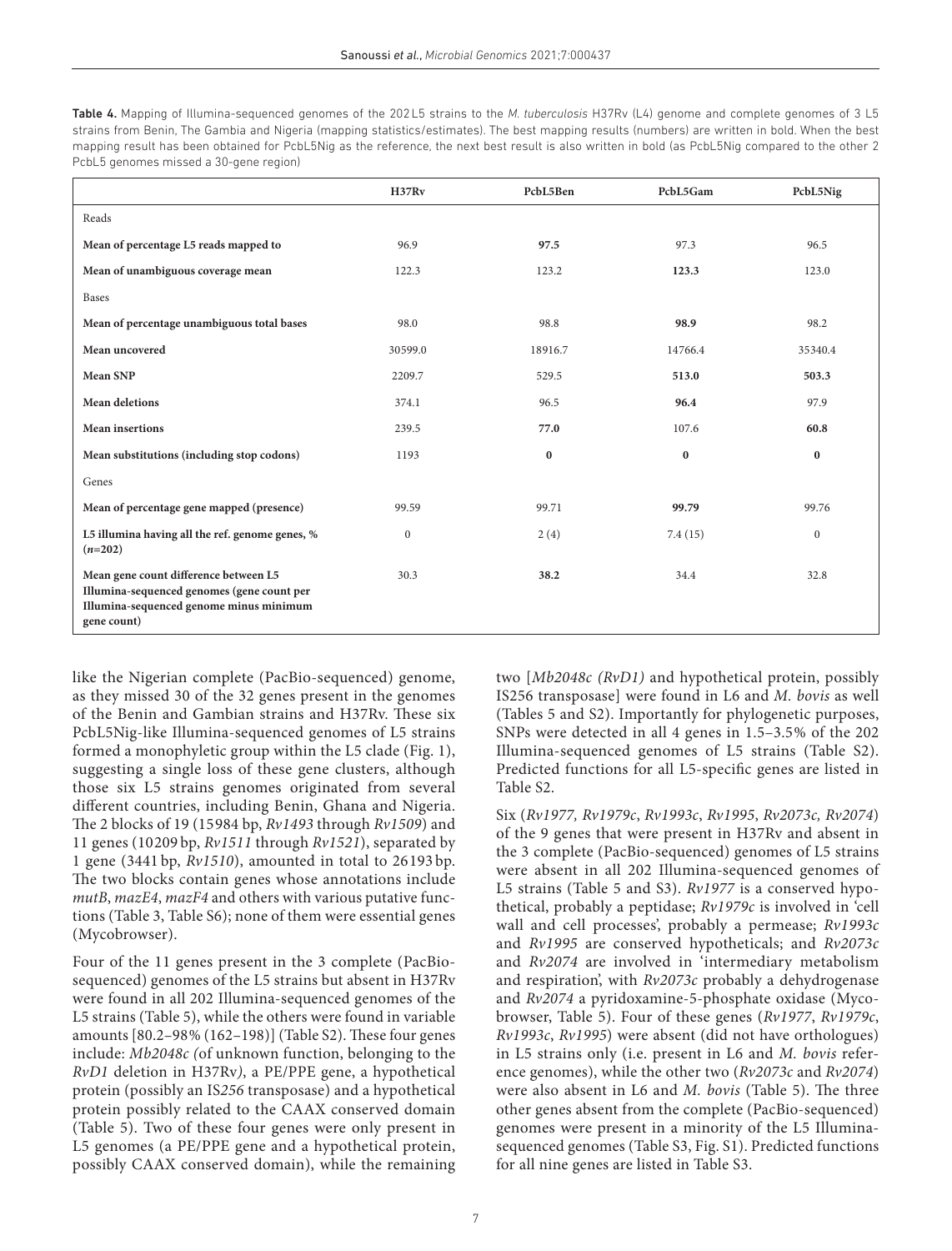

<span id="page-7-0"></span>Fig. 1. Phylogenetic tree showing the Illumina-sequenced genomes of the sixL5 strains (L5.3.2) similar to the complete (PacBiosequenced) genome of the Nigerian L5 strain (PcbL5Nig) and the position of the other two PacBio-sequenced L5 genomes (PcbL5Ben and PcbL5Gam). NigDel=L5Nig-Del=L5.3.2-Del=region of 30 genes (2 blocks of 19 and 11 genes: *Rv1493* through *Rv1509* and *Rv1511* through *Rv1521*) missing in L5.3.2 strains but present in all other L5 strains (L5.1, L5.2, L5.3.1 and new sub-lineages).

# **Sub-lineage of the strains (PacBio and Illuminasequenced genomes)**

The determination of the strains sub-lineage revealed that the PcbL5Ben strain is an L5.3 strain that contains the 30 genes (2 blocks of 19 and 11 genes: *Rv1493* through *Rv1509* and *Rv1511* through *Rv1521*), whereas the PcbL5Nig strain is also a L5.3 strain, but placed in a different clade [\(Fig. 1](#page-7-0)). Based on this new RD (L5Nig-Del), we classified PcbL5Ben as a L5.3.1 strain, the PcbL5Nig as a L5.3.2 strain. The PcbL5Gam strain is a L5.1.5 strain. The distribution of the Illumina-sequenced genomes is outlined in Table S7, amounting to a total of 146L5.1 strains (72.3%); 13 (6.4%) L5.2 strains; 14L5.3 strains (6.9%); and 29 (14.4%) strains of unknown (potentially new) sub-lineages.

### **Impact of the reference genome selection on genetic distances used for transmission clustering rates**

Transmission analysis was undertaken on an expanded set of 352L5 strains using each of the four reference genomes (H37Rv, PcbL5Ben, PcbL5Gam and PcbL5Nig) for the SNP mapping. The current gold standard is to use the H37Rv genome (NC\_000962.3) for calling SNPs and then creating transmission clusters at a specific SNP cut-off differentiating

two and more strains. For this dataset, using a 12 SNP cutoff, it was found that 40.6% (*n*=144) of strains were within a transmission cluster with at least 1 other isolate [\(Table 6\)](#page-9-0), for a total of 55 clusters. Using the PcbL5Ben genome instead of the H37Rv genome as the reference reduced the number of clusters to 54, resulting in a clustering rate of 39.7% at a 12 SNP cut-off ([Table 6](#page-9-0)). A similar reduction in transmission clustering was observed when using the PcbL5Nig genome as a reference but not when using the PcbL5Gam [\(Table 6](#page-9-0)). When a more conservative SNP cut-off was used, such as one SNP or five SNPs, the reduction in transmission clustering rates was more pronounced and was observed for all the PcbL5 genomes ([Table 6\)](#page-9-0). This demonstrates that even with this small dataset, transmission cluster estimations are affected by the selection of the reference genome, with potential overestimation of recent transmission when using H37Rv as the reference genome.

# **DISCUSSION**

Comparison of complete (PacBio-sequenced) genomes and Illumina-sequenced genomes from clinical strains revealed gene content diversity both within L5 strains and between L5 strains and strains of other lineages. This diversity also had an impact on clinical epidemiology analysis of L5 strains, with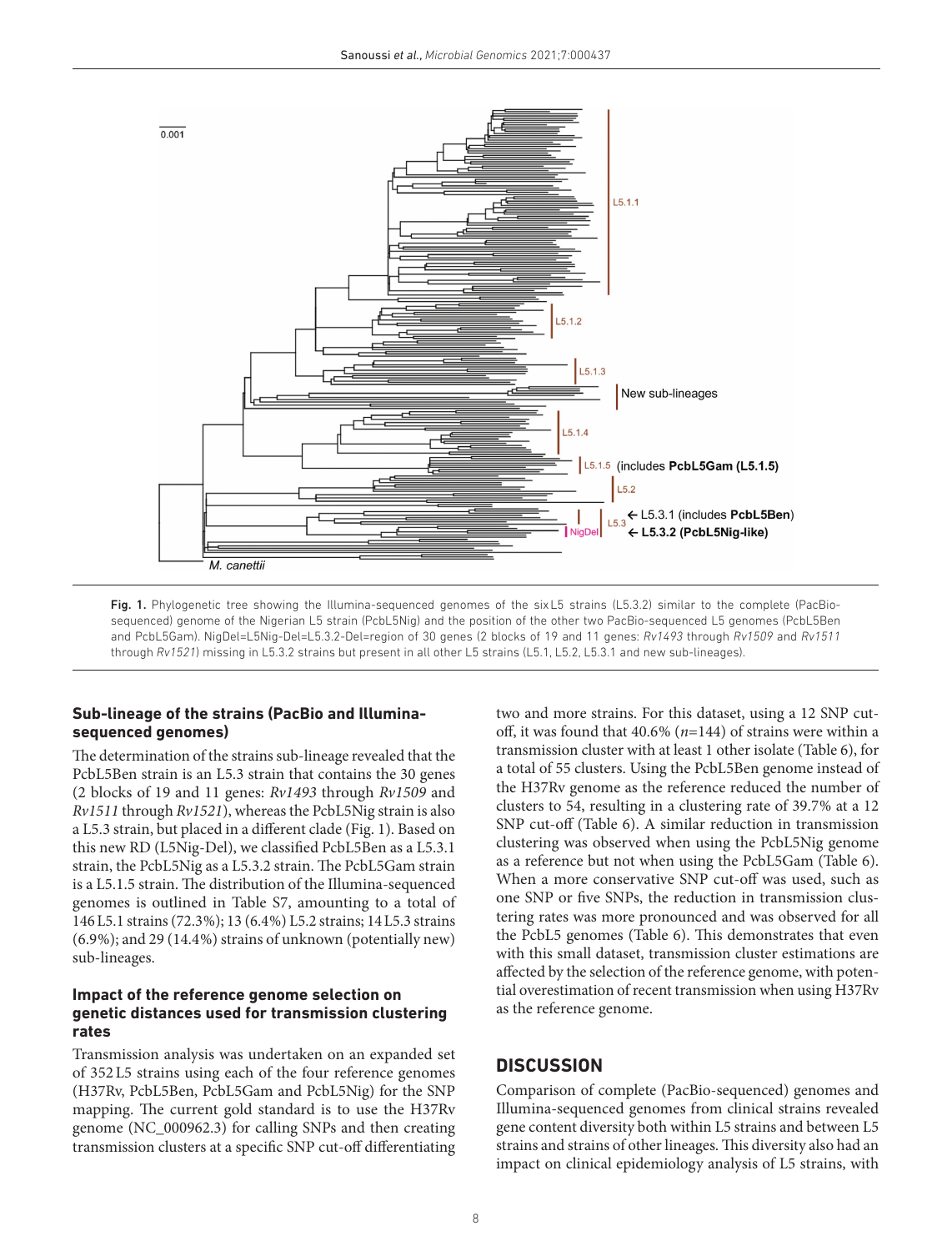<span id="page-8-0"></span>

| Gene name                                          | Present in          | Size                | o-ordinates in H37Rv | Co-ordinates in PcbL5Ben              | Functional category                        | Illumina-sequenced<br>Present in L5<br>$% (n=202)$<br>genomes | total of genes forming<br>Belongs to RD# (no.<br>the RD) |
|----------------------------------------------------|---------------------|---------------------|----------------------|---------------------------------------|--------------------------------------------|---------------------------------------------------------------|----------------------------------------------------------|
| PcbL5Ben_2128<br>(Rv1976c)                         |                     |                     | 2218844-2219251      | 2244287-2244565                       | Conserved hypothetical protein             | 100(202)                                                      | RD7                                                      |
| PcbL5Ben_2129                                      | $\mathbf{L5}$       | $648\,\mathrm{bp}$  |                      | 2244695-2245342                       | <b>PE/PPE</b>                              | 100(202)                                                      |                                                          |
| PcbL5Ben-2130                                      | L5                  | $600\,\mathrm{bp}$  | $\mathsf I$          | 2246122-2246721                       | Hypothetical protein                       | 100(202)                                                      |                                                          |
| Rv1977                                             | H37Rv, L6, M. bovis | $1047\,\mathrm{bp}$ | 2219754-2220800      |                                       | Conserved hypothetical protein             | $\mathbf{0}$ (0)                                              | RD7 (14 genes)                                           |
| Rv1978                                             | H37Rv, L6, M. bovis | $949\,\mathrm{bp}$  | 2220908-2221756      | $\mathbb{L}$                          | Conserved hypothetical protein             | $1\, (2)$                                                     | RD <sub>2</sub>                                          |
| Rv1979c                                            | H37Rv, L6, M. bovis | 1446 bp             | 2221719-2223164      | $\begin{array}{c} \hline \end{array}$ | Cell wall and cell processes               | 0(0)                                                          | RD2 (10 genes)                                           |
| PcbL5Ben_2131 (Rv1980<br>$(mpt64))$                |                     |                     | 2223343-2224029      | 2246867-2247553                       | Cell wall and cell processes               | 100 (202)                                                     | RD <sub>2</sub>                                          |
|                                                    |                     |                     |                      |                                       |                                            |                                                               |                                                          |
| PcbL5Ben_2149 (Rv1992<br>$(\mathit{ctpG}))$        |                     |                     | 2234991-2237306      | 2258516-2259319                       | Cell wall and cell processes               | 100 (202)                                                     |                                                          |
| Rv1993c                                            | H37Rv, L6, M. bovis | 273 bp              | 2237303-2237575      |                                       | Conserved hypothetical protein             | $\mathbf{0}$ $(0)$                                            |                                                          |
| Rv1994c (ctmR)                                     | H37Rv, L6, M. bovis | 357 bp              | 2237628-2237984      | $\mathsf I$                           | Regulatory proteins                        | 0.5(1)                                                        |                                                          |
| Rv1995                                             | H37Rv, L6, M. bovis | 729 bp              | 2238141-2238908      |                                       | Conserved hypothetical protein             | $\mathbf{0}$ $(0)$                                            |                                                          |
| PcbL5Ben_2150 (Rv1996)                             |                     |                     | 2239004-2239957      | 2259333-2260169                       | Virulence, detoxification,<br>adaptation   | 100 (202)                                                     |                                                          |
| $\cdots$                                           |                     |                     |                      |                                       |                                            |                                                               |                                                          |
| PcbL5Ben_2180<br>(Rv2023A)                         |                     |                     | 2268268-2268726      | 2289843-2290475                       | Conserved hypothetical protein             | 100 (202)                                                     |                                                          |
| PcbL5Ben-2181                                      | L5, L6, M. bovis    | 237 bp              |                      | 2290472-2290708                       | Hypothetical protein                       | 100(202)                                                      |                                                          |
| (Mb2048c, RvD1)<br>PcbL5Ben-2182                   | $L5, L6, M.$ bovis  | 897 bp              | $\mathsf I$          | 2290915-2291811                       | Unknown function                           | 100(202)                                                      |                                                          |
| PcbL5Ben_2183<br>(Rv2024c)                         |                     |                     | 2268693-2270240      | 2291995-2296815                       | Conserved hypothetical protein             | 100 (202)                                                     |                                                          |
| //                                                 |                     |                     |                      |                                       |                                            |                                                               |                                                          |
| PcbL5Ben_2232 (Rv2072<br>PcbL5Ben_2231,<br>(cobl.) |                     |                     | 2328974-2330146      | 2355547-2356422, 2356373-<br>2356561  | Intermediary metabolism and<br>respiration | 100 (202)                                                     | RD9 (4 genes, including<br>Rv2072 truncated)             |
|                                                    |                     |                     |                      |                                       |                                            |                                                               | Continued                                                |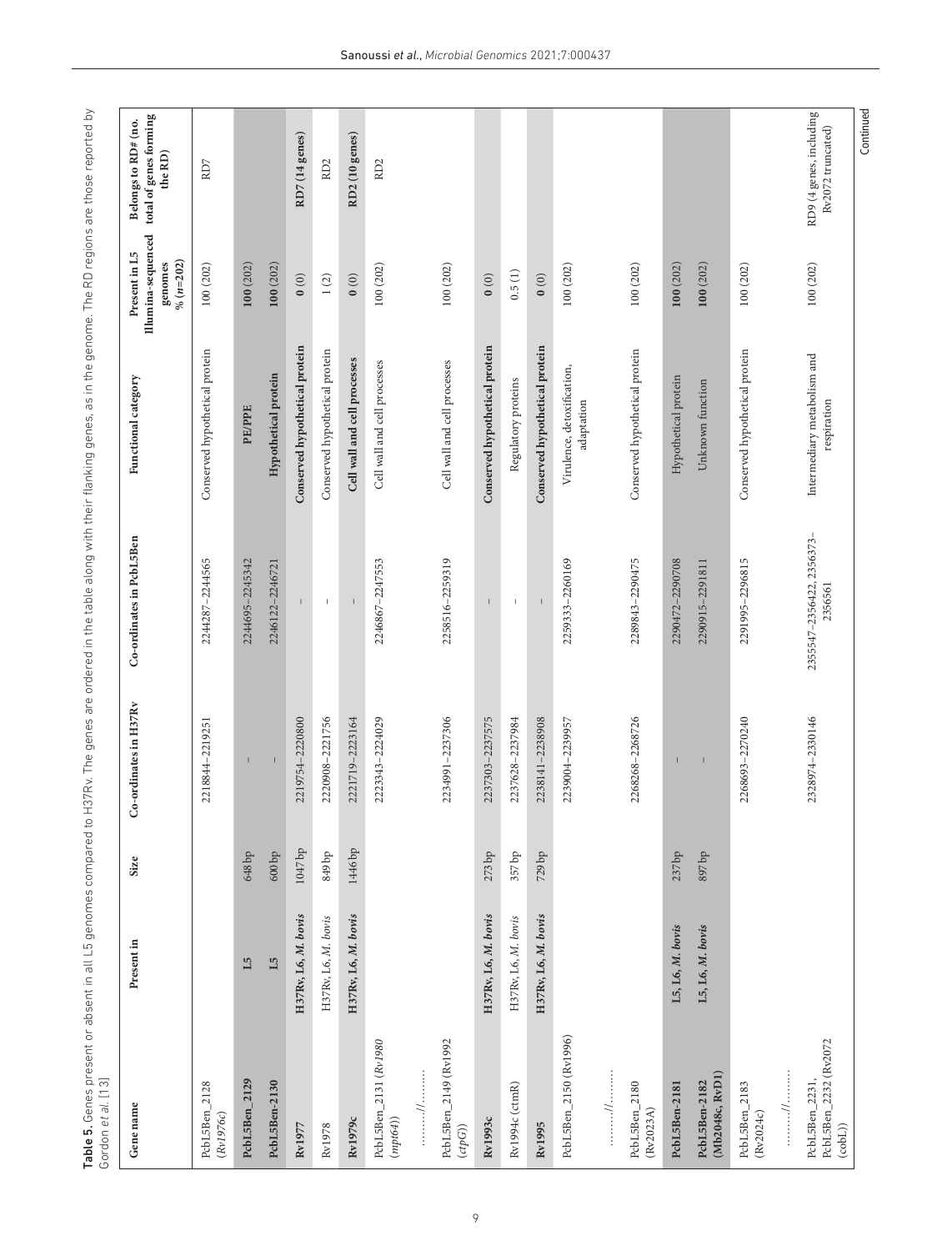|                    | Illumina-sequenced total of genes forming<br>Present in L5 Belongs to RD# (no.<br>the RD)<br>$%$ $(n=202)$<br>genomes<br>Functional category | RD <sub>9</sub><br>$\begin{pmatrix} 0 \\ 0 \end{pmatrix}$<br>Intermediary metabolism and<br>respiration | RD9<br>$\begin{pmatrix} 0 \\ 0 \end{pmatrix}$<br>Intermediary metabolism and<br>respiration | RD9 (4 genes, including<br>Rv2075c truncated)<br>100 (202)<br>Cell wall and cell processes |
|--------------------|----------------------------------------------------------------------------------------------------------------------------------------------|---------------------------------------------------------------------------------------------------------|---------------------------------------------------------------------------------------------|--------------------------------------------------------------------------------------------|
|                    | Co-ordinates in PcbL5Ben                                                                                                                     |                                                                                                         |                                                                                             | 2356636-2357388                                                                            |
|                    | Co-ordinates in H37Rv                                                                                                                        | 2330214-2330963                                                                                         | 2330993-2331406                                                                             | 2331416-2332879                                                                            |
|                    | Size                                                                                                                                         | 750bp                                                                                                   | $408$ bp                                                                                    |                                                                                            |
|                    | Present in                                                                                                                                   | H37Rv                                                                                                   | H37Rv                                                                                       |                                                                                            |
| Table 5. Continued | Gene name                                                                                                                                    | Rv2073c                                                                                                 | Rv2074                                                                                      | PcbL5Ben_2233<br>Rv2075c)                                                                  |

<span id="page-9-0"></span>Table 6. Comparison of transmission clustering rates based on choice of reference genome. Short-read data from 355L5 strains were mapped against each of the 4 reference genomes for SNP calling. Distance matrices between all strains were constructed per the reference approach and transmission clusters were defined based on specific SNP cut-offs

| 1 SNP          |                            |                                |                 |  |  |
|----------------|----------------------------|--------------------------------|-----------------|--|--|
| Reference used | In transmission<br>cluster | Percentage of<br>total dataset | No. of clusters |  |  |
| H37Rv          | 100                        | 28.17                          | 44              |  |  |
| PcbL5Ben       | 94                         | 26.48                          | 43              |  |  |
| PcbL5Gam       | 95                         | 26.76                          | 43              |  |  |
| PcbL5Nig       | 95                         | 26.76                          | 43              |  |  |
| 5 SNP          |                            |                                |                 |  |  |
| Reference used | In transmission<br>cluster | Percentage of<br>total dataset | No. of clusters |  |  |
| H37Rv          | 129                        | 36.34                          | 53              |  |  |
| PcbL5Ben       | 124                        | 34.93                          | 51              |  |  |
| PcbL5Gam       | 124                        | 34.93                          | 51              |  |  |
| PcbL5Nig       | 124                        | 34.93                          | 51              |  |  |
| <b>12 SNP</b>  |                            |                                |                 |  |  |
| Reference used | In transmission<br>cluster | Percentage of<br>total dataset | No. of clusters |  |  |
| H37Rv          | 144                        | 40.56                          | 55              |  |  |
| PcbL5Ben       | 141                        | 39.72                          | 54              |  |  |
| PcbL5Gam       | 144                        | 40.56                          | 55              |  |  |
| PcbL5Nig       | 141                        | 39.72                          | 54              |  |  |

the choice of reference genome affecting the estimation of recent transmission.

Several genes were found to be absent from the genome of either L5 strains only or also from strains of the closely related lineages L6 and *M. bovis*. Most of these genes are located within RDs previously described as being absent in one or all of these lineages.

RD9, consisting of *Rv2073c* and *Rv2074* and partial *Rv2072* and *Rv2075c* [[13](#page-12-19)], has previously been reported to be absent in L5, L6 and *M. bovis* [\[10,](#page-12-5) [12, 15](#page-12-7)]. In this study, we confirmed that *Rv2073c* and *Rv2074* are absent in strains of these lineages. *Rv2072* and *Rv2075c* were present in their truncated form in the genomes of all L5 strains as previously described [[13](#page-12-19)]. *Rv2073c* is an NAD(P)-dependent oxidore ductase (NCBI) that catalyzes a wide range of reactions and is involved in redox sensor mechanisms [[64, 65](#page-13-19)]. *Rv2074* was previously thought to be a pyridoxine (vitamin B6) oxidase, but is now known to be a F420-dependent biliverdin reduc tase, a cofactor of vitamin B6 synthesis [[66, 67\]](#page-13-20). Vitamin B6 is essential for the survival and virulence of *M. tuberculosis* [[68](#page-13-21)] and its cofactor (F420-dependent biliverdin reductase) is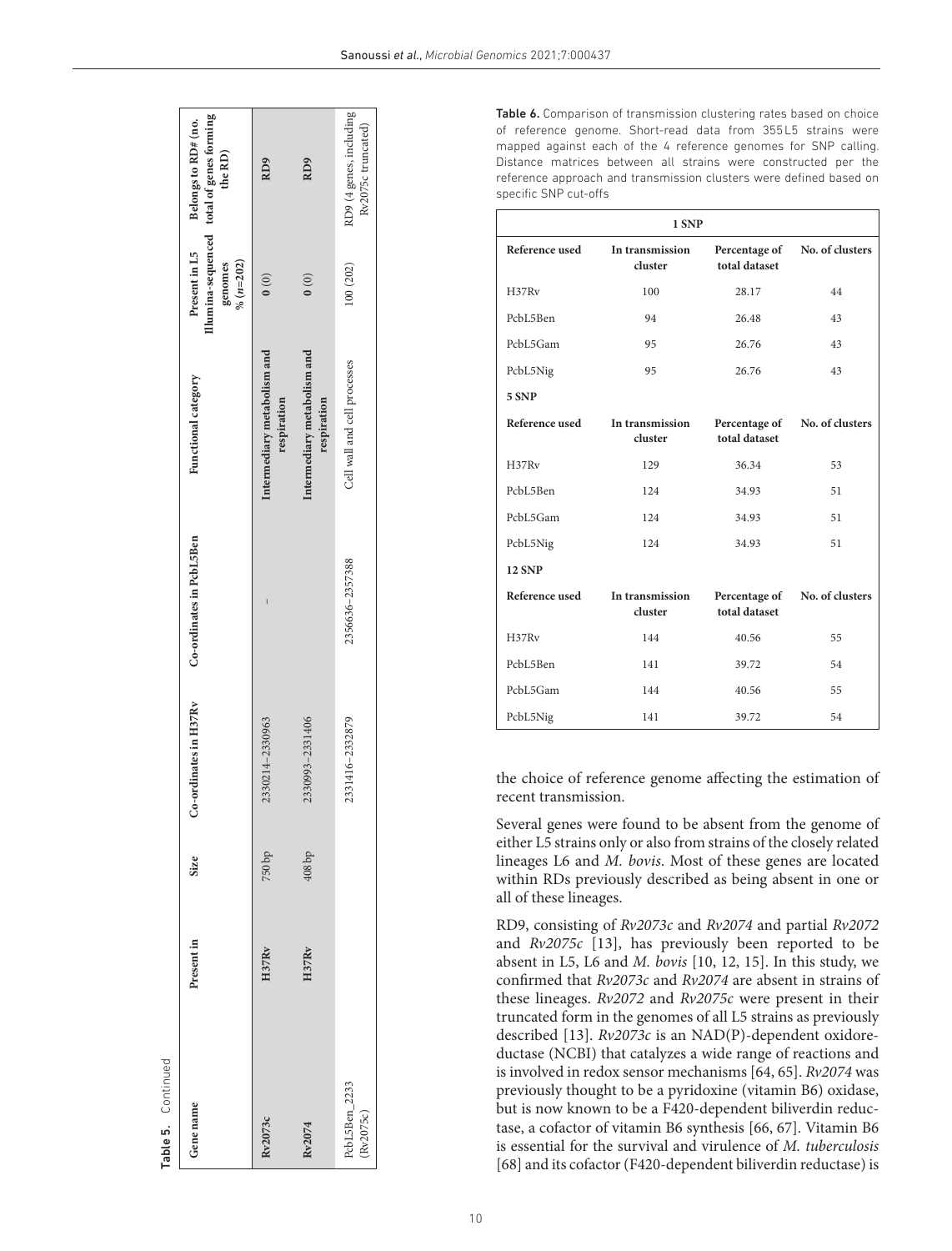implicated in immune-evasive mechanisms to allow bacterial persistence [\[66, 67\]](#page-13-20) (Table S3). Recently, it has been reported that the synthesis of F420 might be stimulated by phosphoenolpyruvate [[69\]](#page-13-22), which is the precursor to pyruvate, a supplement often added to culture medium to improve the *in vitro* growth of L5, L6 and *M. bovis* strains. Furthermore, there is a suggestion that F420 is needed for the activation of the antituberculosis drugs pretomanid and delamanid [[69](#page-13-22)].

Another gene absent in L5 strains is *Rv1977*. This gene is one of the 14 genes contained in RD7 [[13](#page-12-19)]), which is known to be lacking completely from strains of L6 and animal-adapted lineages such as *M. bovis* [\[12](#page-12-7)]. Similarly, *Rv1979c*, 1 of 10 genes that make up RD2, was absent from genomes of L5 strains; this RD is also absent from late-generation *M. bovis* BCG such as *M. bovis* BCG Pasteur strains [[12](#page-12-7)]*. Rv1978,* another of the 10 genes in RD2, and located in the region *Rv1977-Rv1978-Rv1979c* was absent in the 3 complete (PacBio-sequenced) genomes of L5 strains, but present in 2 L5 strains Illumina-sequenced genomes [2/202, 1%; further confirmed using BLAST search and manual check of the gene in the reads of the 2 L5 strains genomes (ERR439931 and ERR4192386)], making up the region containing *Rv1977*, *Rv1978* and *Rv1979c*, a region absent in most of L5 strains (99%, 200/202). *Rv1979c* has been associated with clofazimine and bedaquiline resistance [[70, 71\]](#page-13-23), two of the drugs used for the treatment of rifampicin- and multidrug-resistant TB [[72, 73\]](#page-14-0), but minimal inhibitory concentration testing of clofazimine in five L5 strains did not find that the deletion conferred resistance [\[74\]](#page-14-1). Further studies and protein function discovery is needed to investigate the consequences of the absence of those genes in genomes of L5 strains. *Rv1978* is required for bacterial survival in macrophages [[75](#page-14-2)].

*Rv1993c* and *Rv1995* were absent in all L5 genomes. *Rv1994c* a gene outside of known RDs, located in the region *Rv1993c-Rv1994-Rv1994* was absent in the three complete (PacBiosequenced) genomes of L5 strains, yet present in one L5 strain Illumina-sequenced genome [1/202, 0.5%; further confirmed, using blast search and manual checking of *Rv1994* in the reads of the concerned L5 strain genome (ERR439931)]. This resulted in the absence, in most of the L5 strains (99.5%, 201/202) of the region containing *Rv1993c*, *Rv1994c* and *Rv1995. Rv1994c* is involved in the regulation and transport (efflux) of toxic metals, especially copper, which is toxic in excess and may hamper *in vitro* growth [\[76–80\]](#page-14-3) (Table S3). *Rv1993c* forms with *Rv1994* (*cmtR*) the operon *cmtR-Rv1993cctpG*, and *Rv1995* is involved in oxygen transport (Table S3).

In combination, the absence of these genes in L5 strains suggests that they would be less likely to survive in macrophages (*Rv1978*), have reduced growth *in vitro* (*Rv1994c*, as previously found by [\[27\]](#page-12-13)), and be less immune-evasive, less persistent and less virulent (*Rv2074*) than L4 strains (at least H37Rv), as previously suggested for L5 and L6 strains [[5, 32](#page-12-20)]). In addition, the absence of *Rv2074* in most L5 strains (and in the complete genomes of L6 and *M. bovis* as well) suggests that L6 and *M. bovis* strains would also be less likely to be immune-evasive, to be persistent and to survive than

L4 strains. Despite the presence of vitamin B6 in boiled egg (thus Lowenstein–Jensen medium), the quantity of vitamin B6 in the Lowenstein–Jensen medium is probably insufficient to allow a high yield of growth of L5, L6 and *M. bovis* strains in culture (survival). Further studies, including vitamin B6 supplementation, could investigate the consequences of the absence of those genes in L5 strains (and L6 and *M. bovis* for *Rv2074*).

In contrast to the absence of some genes in RD2 and RD7, or all genes in RD9, RD5 was found to be present in its entirety in nearly all sequenced genomes of L5 strains. Some authors reported that up to 45% of L5 strains missed RD5, while others reported that RD5 is present in most L5 strains [[35, 81\]](#page-13-1). The RD5 region includes *Rv2346* (truncated), *Rv2347*, *Rv2348*, *Rv2349c* (*plcC*), *Rv2350c* (*plcB*), *Rv2351c* (*plcA*) and a PPE gene [[13\]](#page-12-19). Our findings showed that of the 202 Illumina-sequenced L5 strains, the majority (196, 97%) had the RD5 region in its entirety, whereas 6L5 strains (3%) missed a part (one or 2 genes among the non-PPE genes) of the RD5 region. Likewise, in contrast to a previous report [[10](#page-12-5)], our data did not confirm that all L5 strains lack RD711 (coordinates: 1501713–1503655 in H37Rv [[82](#page-14-4)]) composed of *Rv1333* (truncated)*, Rv1334, Rv1335* and *Rv1336* (truncated). The lacking of RD711 was rather observed in all L5.1 strains in our dataset, which is in agreement with the report of Ates *et al.* [[35](#page-13-1)] and also observed among 58.6%(17/29) of L5 strains of unknown sub-lineages (Table S7).

We found that four genes, present in all of the L5 strains in our multi-country collection, were absent (no orthologues) in the H37Rv genome. Those genes represent 2382bp, which is around 0.05% of the total length (base pair) of a typical genome of an MTBC strain. Our findings are in line with those of other reports indicating that some genes present in genomes of clinical MTBC strains were absent (no orthologues) in the H37Rv genome [\[46, 47](#page-13-24)]. Although these gene differences are small, they did affect the distance matrices used for transmission clustering analyses ([Table 6\)](#page-9-0). Overall, H37Rv-based mapping was found to place a slightly higher percentage of strains in transmission clusters than any L5-based mapping approach, especially at lower SNP cutoffs. This has implications for molecular epidemiology in West Africa, where most L5 strains are found. Additionally, if similar scenarios exist for other lineages, this may result in changes to all non-L4 transmission analyses.

Our findings support past recommendations to use additional reference genomes that are different from H37Rv [\[46, 83, 84](#page-13-24)]. Although another study [[85](#page-14-5)] concluded that there is no need to use a lineage-specific reference genome, their observation was only based on the analysis of L4 clinical strains and focused on SNPs and short indels, not larger gene deletions or SNPs within these regions. In contrast, our findings indicate that mapping of NGS data from L5 strains to L4 reference will have an impact in terms of both reference genome coverage and coverage of lineage-specific genes.

While the use of a single L5 genome as reference would have many benefits over H37Rv for particular study questions,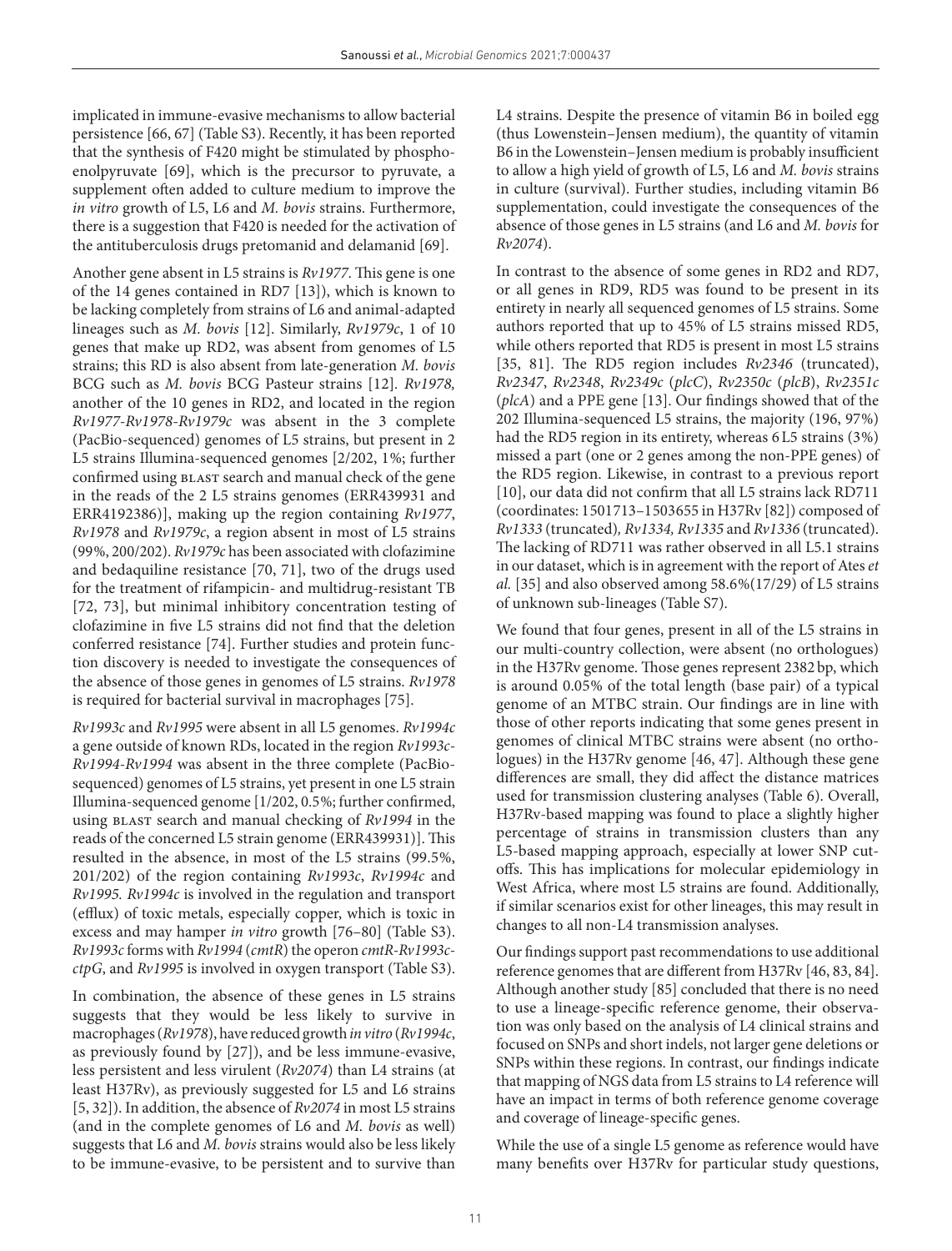several gene content differences were still observed within the L5 lineage. One (PcbL5Ben) of the three genomes of L5 strains sequenced with PacBio had genes that were not shared with the two others that were all found in Illumina-sequenced genomes of L5 strains (thus excluding exogenous contamination) ([Table 1\)](#page-4-0). The L5NigDel was also found in the genomes of six L5 strains from different countries. These six strains formed a monophyletic group of the (SNP-defined) L5.3 sublineage [\[6](#page-12-18)] [\(Fig. 1](#page-7-0)), suggesting that the loss of these 30 genes is a marker for strains of L5.3.2 sub-lineage, compared to the sub-lineage L5.3.1 strains that have these genes intact. Indeed, deletions, as described for MTBC lineages [[10,](#page-12-5) [45, 48\]](#page-13-25), may also be limited to sub-lineages.

The between- and within-lineage differences in both gene content and potential functionality indicate a need for more closed genomes of MTBC sub-lineages to be constructed. Due to the impact of reference choice on transmission studies, there is now a need for varying approaches to NGS data analysis to be considered. For instance, sub-lineage-specific reference genomes could improve resolution, although such ad hoc (e.g. outbreak-specific) reference genomes are only specific to that particular situation/outbreak/population/lineage and cannot be used in another context, making comparisons between lineages and settings difficult. Alternatively, a pangenome-based reference genome(s) capturing all the known diversity may be required instead. This can take two forms: a composite genome containing all the genes found in strains of all lineages and sub-lineages of the MTBC (i.e. both the core and accessory genome) [\[86](#page-14-6)], represented as a graph instead of a single sequence [\[87–92](#page-14-7)], or a selection of reference genomes, with mapping to all or a subset undertaken, as has been done with strains of *Mycobacterium chimaera* and other pathogens [\[93](#page-14-8), [94\]](#page-14-9). Other authors have also reported that, because of the genetic variability between strains, using a single strain genome as reference genome lacks accuracy [[95–97](#page-14-10)]. This MTBC-wide pangenome approach has been suggested before, including for other organisms [[38, 47, 95–100](#page-13-2)]. However, such an approach also has its own drawbacks, including difficulty in mapping reads that bridge the boundaries between accessory genes and the rest of the genome, comparing strains of different lineages including phylogenetic analyses and retention of gene names and codes in clinical use, where H37Rv is deeply embedded [[89\]](#page-14-11). The specific sequence of each orthologue gene would also need to be chosen for such a reference, with the inferred ancestral genome representative of MTBC lineages approach being the most likely method [[22, 42, 101](#page-12-11)].

Another alternative approach is a *de novo* assembly referencefree approach [[38, 96, 102, 103\]](#page-13-2), where strains are either assembled into contigs without the use of a reference genome or compared to each other without first calling SNPs. This would allow for clustering of samples regardless of lineage, e.g. for genotyping or transmission analyses using Mash (software for fast/meta -genome distance estimation technique) [[104\]](#page-14-12) but would require new cut-offs for defining clusters and many additional steps for further gene annotation and

between-sample comparisons, making its clinical use potentially confusing.

A limitation of this study is that the complete (PacBio) and short-read (Illumina) genomes were derived from positive cultures, excluding possible minority L5 strain diversity, as L5 strains are overrepresented in negative cultures [[27](#page-12-13)]. WGS applied directly to sputum is increasingly needed, especially for ancestral lineages (including L5 and L6), where negative culture or dysgonic isolates are more common and are a challenge for DNA extraction [\[26, 27\]](#page-12-21). There is also a limitation regarding the comparison of gene presence/absence in strains of L5 versus L4 (including H37Rv), L6, *M. bovis* complete genomes; which is that our study only included a single complete genome of one strain of L4, L6 and *M. bovis*, respectively, while strains of these lineages may display similar variability to the intra-L5 variability we observed in our study. Of note, the genes that are present in L5 strains but not specific to L5 strains could be either active or inactive (mutated), requiring additional *in vitro* or *in vivo* validations to fully elucidate the metabolic profile of these strains.

In conclusion, the use of a (sub-)lineage reference genome can increase resolution for strain comparison in comparison to a H37Rv-based mapping approach for L5 genome analyses for epidemiology (transmission), phylogeny and sub-lineage determination. Still, the use of a (sub-)lineage reference genome may miss some within-lineage gene differences. For drug resistance detection in clinical L5 strains or strains of other lineages, H37Rv could still be used as a reference genome as resistance-related mutations are usually among the core genes (shared across all lineages). The high withinlineage gene content variability suggests that the pangenome of MTBC strains may be larger (at least by 5092bp) than previously thought, implying that a reference-free genome assembly (*de novo assembly*) approach may be needed.

#### Funding information

#### Acknowledgements

We would like to acknowledge Pim de Rijk Willem and Patrick Beckert for their technical input. We also thank Jody Phelan for providing us with information on retrieving the PacBio-sequenced L5 genomes from The Gambia and Nigeria online.

#### Author contributions

C. N. S. was involved in conceptualization, methodology, formal analysis, investigation, data curation, writing of the original draft, reviewing/ editing the manuscript and visualization. M. C. was involved in conceptualization, methodology, investigation, data curation, reviewing/editing the manuscript and visualization. B. O. was involved in methodology, investigation and reviewing/editing the manuscript. I. D. O. was involved in resources and reviewing/editing the manuscript. M. A. was involved

This work was supported by funds from the Directorate General for Development (DGD), Belgium (FA4 to C. N. S., B. C. d. J., D. A. and L. R.); the European Research Council-INTERRUPTB starting grant (number 311725 to B. C. D. J., C. J. M. and L. R.) M. C. is supported by ESCMID, Ministerio de Ciencia (RYC-2015–18213 and RTI2018-094399- A-I00) and Generalitat Valenciana (SEJI/2019/011). S. G. is supported by the Swiss National Science Foundation (grants 310030\_188888, IZRJZ3\_164171, IZLSZ3\_170834 and CRSII5\_177163) and the European Research Council (883582-ECOEVODRTB). The funders had no role in study design, data collection and interpretation or the decision to submit the work for publication.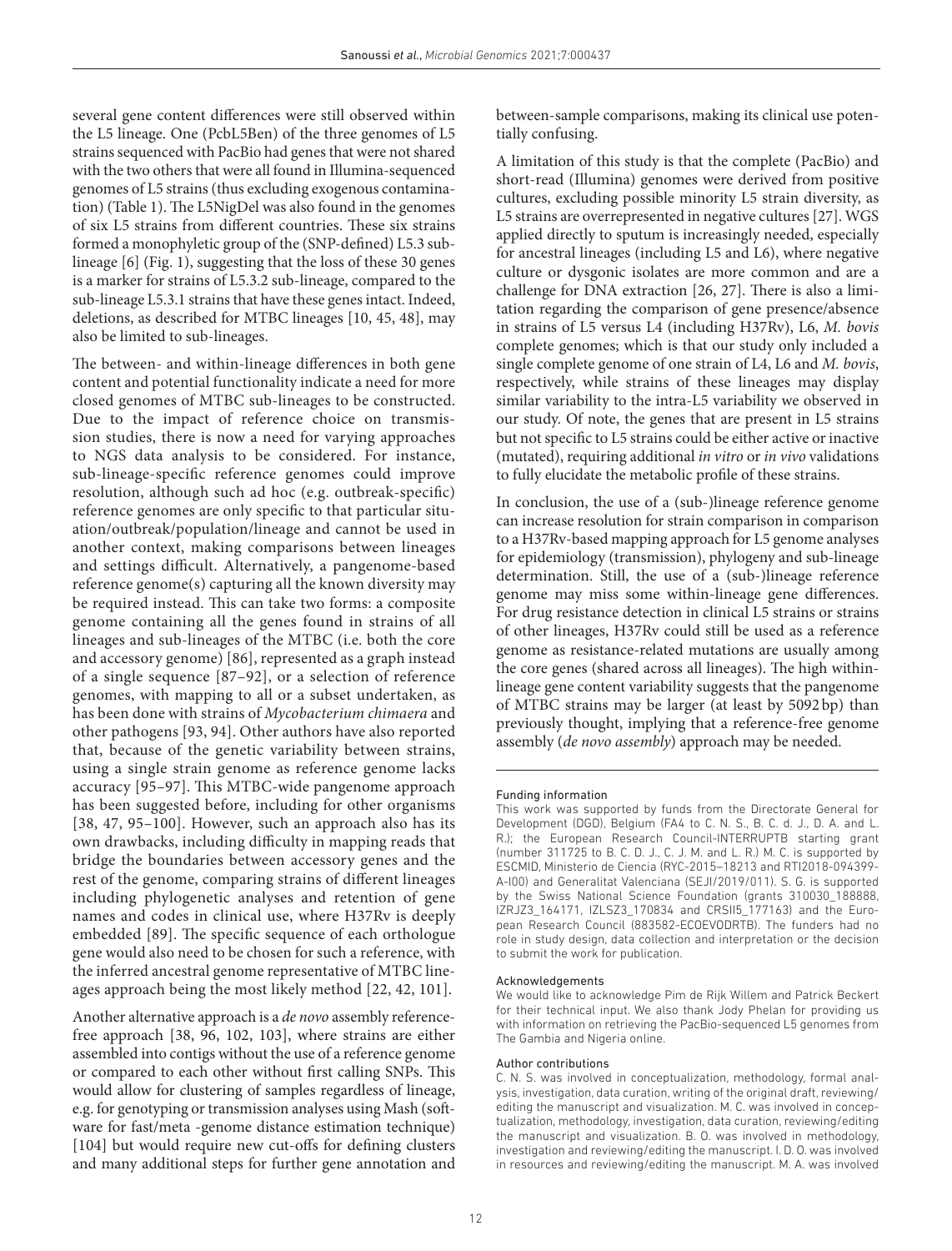in resources. S. N. was involved in conceptualization, reviewing/editing the manuscript and supervision. J. P., was involved in investigation, data curation and reviewing/editing the manuscript. S. H. was involved in conceptualization, investigation, data curation and reviewing/editing the manuscript. D. Y. was involved in conceptualization, resources and reviewing/editing the manuscript. S. G. was involved in conceptualization and reviewing/editing the manuscript. L. R. was involved in conceptualization, resources, reviewing/editing the manuscript and supervision. D. A. was involved in resources, reviewing/editing the manuscript and supervision. B. C. d. J. was involved in conceptualization, methodology, writing of the original draft, reviewing/editing the manuscript and supervision. C. J. M. was involved in conceptualization, methodology, formal analysis, investigation, writing of the original draft, reviewing/editing the manuscript, supervision and visualization.

#### Conflicts of interest

The authors declare that there are no conflicts of interest.

#### Ethical statement

The PacBio-sequenced L5 strain from Benin was isolated during the multicentric OFLOTUB study approved by the National Ethics Committee in Cotonou, Benin and each of the participating countries (Merle et al. 2012 [[105\]\)](#page-14-13).

#### References

- <span id="page-12-0"></span>1. Phelan J, Sessions PFD, Tientcheu L, Perdigao J, Machado D. Methylation in mycobacterium tuberculosis is lineage specific with associated mutations present globally. *Scientific Reports* 2018;8:1–7.
- <span id="page-12-1"></span>2. Meehan CJ. *Mycobacterium Tuberculosis L5 Complete Genomes with Annonations*. 2020.
- <span id="page-12-2"></span>3. Brites D, Loiseau C, Menardo F, Borrell S, Boniotti MB, *et al*. A New Phylogenetic Framework for the Animal-Adapted Mycobacterium Tuberculosis Complex. In: *Frontiers in Microbiology 9 (NOV*, Vol. 9. 2018.
- <span id="page-12-8"></span>4. Ngabonziza CS, Jean CL, Marceau M, Jouet A, Menardo F, *et al*. A sister lineage of the *Mycobacterium Tuberculosis* complex discovered in the african great lakes region. *Nature Communications* 2020;11:2917.
- <span id="page-12-20"></span>5. Coscolla M, Gagneux S. Consequences of genomic diversity in *Mycobacterium Tuberculosis*. *Semin Immunol* 2014;26:431–444.
- <span id="page-12-18"></span>6. Coscolla M, Gagneux S, Menardo F, Loiseau C, Ruiz-Rodriguez P, *et al*. Phylogenomics of *Mycobacterium Africanum* Reveals a new lineage and a complex evolutionary history. *Microbial Genomics* 2021;7:477.
- <span id="page-12-3"></span>7. Boritsch EC, Khanna V, Pawlik A, Honoré N, Navas VH, *et al*. Key experimental evidence of chromosomal DNA transfer among selected tuberculosiscausing mycobacteria. *Proc Natl Acad Sci USA* 2016;113:9876–9881.
- 8. Chiner-Oms L, Sánchez-Busó J, Corander S, Gagneux SR, Harris D, *et al*. Genomic determinants of speciation and spread of the *Mycobacterium Tuberculosis* complex. *Science Advances* 2019;5.
- <span id="page-12-4"></span>9. Bottai D, Frigui W, Sayes F, Luca MD, Spadoni D, *et al*. TbD1 Deletion as a driver of the evolutionary success of modern epidemic *Mycobacterium Tuberculosis* lineages. *Nature Communications* 2020;11:1.
- <span id="page-12-5"></span>10. Gagneux S, DeRiemer K, Van T, Kato-Maeda M, de Jong BC, *et al*. Variable Host-Pathogen comen Compatibility in Mycobacterium Tuberculosis. *Proc Natl Acad Sci USA* 2006;103:2869–2873.
- 11. Behr MA, Wilson MA, Gill WP, Salamon H, Schoolnik GK, *et al*. Comparative genomics of BCG Vaccines by Whole-Genome DNA Microarray. *Science* 1999;284:1520–1523.
- <span id="page-12-7"></span>12. Brosch R, Gordon SV, Marmiesse M, Brodin P, Buchrieser C, *et al*. A new evolutionary scenario for the *Mycobacterium Tuberculosis* Complex. *PNAS* 2002;99:3684–3689.
- <span id="page-12-19"></span>13. Gordon S, Brosch R, Billault A, Garnier T, Eiglmeier K, *et al*. Identification of Variable Regions in the Genomes of Tubercle Bacilli Using Bacterial Artificial Chromosome Arrays. *Mol Microbiol* 1999;32:643–655.
- <span id="page-12-6"></span>14. Coll F, McNerney R, Guerra-Assunção JA, Glynn JR, Perdigão J, *et al*. A Robust SNP barcode for typing *Mycobacterium Tuberculosis* Complex Strains. *Nat Commun* 2014;5:4812.
- 15. Mostowy S, Cousins D, Brinkman J, Aranaz A, Behr MA. Genomic deletions suggest a phylogeny for the mycobacterium tuberculosis complex. *JID* 2002.
- 16. Firdessa R, Berg S, Hailu E, Schelling E, Gumi B, *et al*. Mycobacterial lineages causing pulmonary and extrapulmonary Tuberculosis, Ethiopia. *Emerg Infect Dis* 2013;19:460–463.
- 17. Nebenzahl-Guimaraes H, Yimer SA, Holm-Hansen C, Beer JD, Brosch R, *et al*. Genomic characterization of *Mycobacterium Tuberculosis* Lineage 7 and a Proposed Name: 'Aethiops Vetus. *Microbial Genomics* 2016;2.
- <span id="page-12-9"></span>18. Niemann S, Kubica T, Bange FC, Adjei O, Browne EN, *et al*. The species *mycobacterium Africanum* in the light of new molecular markers. *J Clin Microbiol* 2004;42:3958–3962.
- <span id="page-12-17"></span>19. Riojas MA, Mcgough KJ, Rider-Riojas CJ, Rastogi N, Hazbón MH. *Phylogenomic Analysis of the Species of the Mycobacterium Tuberculosis Complex Demonstrates That Mycobacterium Africanum, Mycobacterium Bovis, Mycobacterium Caprae, Mycobacterium Microti and Mycobacterium Pinnipedii Are Later Heterotypic Synonyms of Mycob*. 2018.
- <span id="page-12-10"></span>20. de Jong BC, Hill PC, Aiken A, Awine T, Antonio M, *et al*. Progression to active tuberculosis, but not transmission, varssion to Active Tuberculosis, but Not Transmission, Varies by M. Tuberculosis lineage in the gamLineage in The Gambia". J Infect Dis 2008;198:1037–1043.
- <span id="page-12-14"></span>21. de Jong BC, Antonio M, Gagneux S. Mycobacterium africanum- -review of an important cause of human tuberculosis in West Africa. *PLoS Negl Trop Dis* 2010;4:e744.
- <span id="page-12-11"></span>22. Comas I, Coscolla M, Luo T, Borrell S, Holt KE, *et al*. Out-of-Africa migration and neolithic coexpansion of *Mycobacterium Tuberculosis* with Modern Humans. *Nature Genetics* 2013;45:10.
- 23. Intemann CD, Thye T, Niemann S, Browne ENL, Chinbuah MA, *et al*. Autophagy Gene Variant IRGM −261T contributes to protection from tuberculosis caused by *Mycobacterium Tuberculosis* but Not by *M. Africanum* strains. *Edited by William Bishai PLoS Pathogens* 2009;5:e1000577.
- 24. Thye T, Niemann S, Walter K, Homolka S, Intemann CD, *et al*. Variant G57E of mannose binding lectin associated with protection against tuberculosis caused by mycobacterium africanum but not by M. *Tuberculosis" PLoS ONE* 2011;6:6.
- <span id="page-12-12"></span>25. Ofori-Anyinam B, Kanuteh F, Agbla SC, Adetifa I, Okoi C. Impact of the mycoBaterium africanum West Africa 2 lineage on tb diagnostics in West Africa: Decreased sensitivity of rapid identification tests in the Gambia. *PLOS Neglected Tropical Diseases* 2016;10:1–12.
- <span id="page-12-21"></span>26. Sanoussi CN, de Jong BC, Odoun M, Arekpa K, Ligali MA, *et al*. Low Sensitivity of the MPT64 Identification Test to Detect Lineage 5 of the Mycobacterium Tuberculosis Complex. 2018.
- <span id="page-12-13"></span>27. Sanoussi CN, Affolabi D, Rigouts L, Anagonou S, de Jong B. Genotypic characterization directly applied to sputum improves the detection of mycobacterium Africanum west African 1, under-represented in positive cultures. *PLOS Neglected Tropical Diseases* 2017;11:e0005900.
- 28. Leao S, Martin A, Mejia GI, Portaels F, Por- Taels F Leao SC. *Practical handbook for the phenotypic and genotypic identification of mycobacteria*. 2004, pp. 77–126.
- 29. Pattyn SR, Portaels F, Spanoghe L, Magos J. Further studies on african strains of mycobacterium tuberculosis. *Ann Soc belge Méd Trop* 1970.
- <span id="page-12-15"></span>30. Gehre F, Otu J, DeRiemer K, Sessions PF de, Hibberd ML, *et al*. Deciphering the growth behaviour of *Mycobacterium Africanum*. *PLoS Neglected Tropical Diseases* 2013;7.
- <span id="page-12-16"></span>31. Magnus K. Epidemiological basis of tuberculosis eradication 3. Risk of pulmonary tuberculosis after human and bovine infection. *Bull Org Mond Sante* 1966;Vol. 35.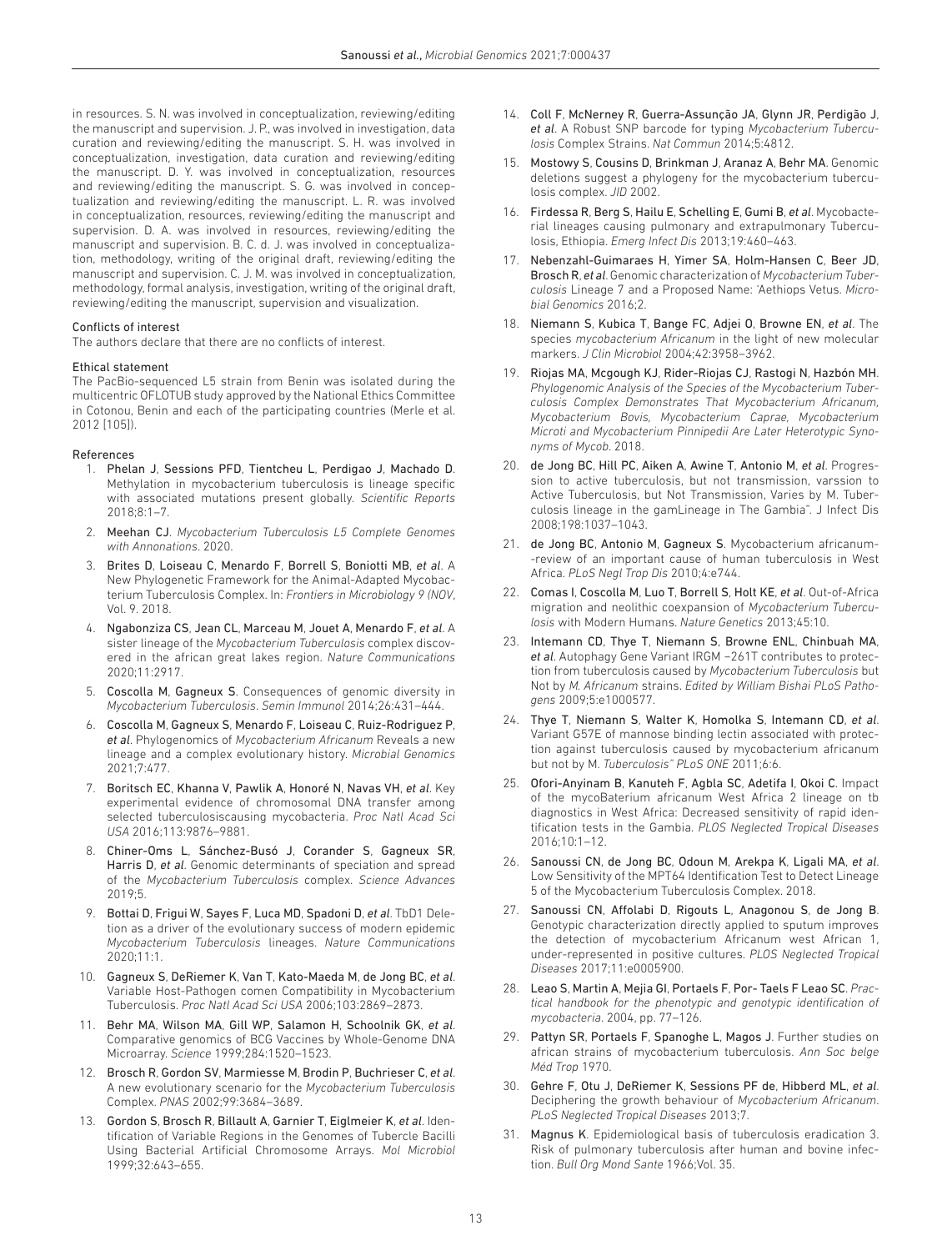- 32. Reiling N, Homolka S, Walter K, Brandenburg J, Niwinski L, *et al*. Clade-specific virulence patterns of mycobacterium tuberculosis complex strains in human primary macrophages and aerogenically infected mice. *MBio* 2013;4.
- <span id="page-13-0"></span>33. Gonzalo-Asensio J, Malaga W, Pawlik A, Astarie-Dequeker C, Passemar C, *et al*. Evolutionary History of Tuberculosis Shaped by Conserved Mutations in the PhoPR Virulence Regulator. *Proc Natl Acad Sci USA* 2014;111:11491–11496.
- 34. Ofori-Anyinam B, Riley AJ, Jobarteh T, Gitteh E, Sarr B, *et al*. Comparative genomics shows differences in the electron transport and carbon metabolic pathways of mycobacterium Africanum relative to mycobacterium tuberculosis and suggests an adaptation to low oxygen tension. *Tuberculosis*. 2020, p. 101899.:101899.
- <span id="page-13-1"></span>35. Ates LS, Dippenaar A, Sayes F, Pawlik A, Bouchier C, *et al*. Unexpected genomic and phenotypic diversity of *Mycobacterium Africanum* lineage 5 affects drug resistance, protein secretion, and immunogenicity. *Genome Biol Evol* 2018;10:1858–1874.
- <span id="page-13-5"></span>36. Otchere D, Isaac MC, Sánchez-Busó L, Asante-Poku A, Brites D, *et al*. Comparative genomics parative Genomics of *Mycobacterium Africanum* Lineage 5 and Lineage 6 from ghana suggests distinct ecological nm Ghana Suggests Distinct Ecological Niches. *Scientific RepoRtS* | 2018;8:11269.
- <span id="page-13-6"></span>37. Otchere ID, Harris SR, Busso SL, Asante-Poku A, Osei-Wusu S. The first population structure and comparative genomics analysis of mycobacterium africanum strains from Ghana reveals higher diversity of lineage 5. *Int J Mycobact* 2016;5:S80:81.:.
- <span id="page-13-2"></span>38. Meehan CJ, Goig GA, Kohl TA, Verboven L, Dippenaar A, *et al*. Whole genome sequencing of *mycobacterium tuberculosis*: Current standards and open issues. *Nat Rev Microbiol* 2019;17:533–545.
- <span id="page-13-3"></span>39. Camus J-C, Pryor MJ, Me C, Cole ST. *Re-Annotation of the Genome Sequence of Mycobacterium Tuberculosis H37Rv*. 2019.
- <span id="page-13-14"></span>40. Cole ST, Brosch R, Parkhill J, Garnier T, Churcher C, *et al*. Deciphering the biology of *Mycobacterium Tuberculosis* from the complete genome sequence. *Nature* 1998;393:537–544.
- 41. Goig GA, Blanco S, Garcia-Basteiro AL, Comas I. Contaminant DNA in Bacterial Sequencing Experiments Is a Major Source of False Genetic Variability. *BioRxiv* 2019.
- 42. Goig GA, Blanco S, Garcia-Basteiro AL, Comas I. Contaminant DNA in Bacterial Sequencing Experiments Is a Major Source of False Genetic Variability. *BMC Biol* 2020;18:24.
- <span id="page-13-4"></span>43. Gagneux S. Ecology and evoology and Evolution of Mycobacterium Tuberculosis. *Na Rev Microbiol* 2018.
- 44. Bifani P, Moghazeh S, Shopsin B, Driscoll J, Ravikovitch A, *et al*. Molecular characterization of *Mycobacterium Tuberculosis* H37Rv/Ra Variants: distinguishing the mycobacterial laboratory strain. *J Clin Microbiol* 2000;38:3200–3204.
- <span id="page-13-25"></span>45. Kato-Maeda M, Rhee JT, Gingeras TR, Salamon H, Drenkow J, *et al*. *Comparing Genomes within the Species Mycobacterium Tuberculosis*. 2001.
- <span id="page-13-24"></span>46. O'Toole RF, Gautam SS. Limitations of the mycobacterium tuberculosis reference genome h37rv in the detection of virulencerelated loci. *Genomics* 2017;109:471–474.
- 47. Periwal V, Patowary A, Vellarikkal SK, Gupta A, Singh M, *et al*. *Comparative Whole-Genome Analysis of Clinical Isolates Reveals Characteristic Architecture of Mycobacterium Tuberculosis Pangenome*. 2015.
- 48. Tsolaki AG, Gagneux S, Pym AS, Yves Olivier L, Kreiswirth BN, *et al*. Genomic deletions classify the beijing/w strains as a distinct genetic lineage of mycobacterium tuberculosis. *JClin Microbiol* 2005;43:3185–3191.
- 49. Lew JM, Kapopoulou A, Jones LM, Cole ST. TubercuList 10 Years After. *Tuberculosis (Edinb)* 2011;91:1–7.
- <span id="page-13-7"></span>50. Bentley SD, Comas I, Bryant JM, Walker D, Smith NH, *et al*. The genome of *Mycobacterium Africanum* West african 2 reveals a Lineage-Specific locus and genome erosion common to the *M. Tuberculosis* Complex." Edited by Pamela L. *C Small PLoS Neglected Tropical Diseases* 2012;6:e1552.
- <span id="page-13-8"></span>51. Malone KM, Farrell D, Stuber TP, Schubert OT, Aebersold R. Updated reference genome sequence and annotation of *Mycobacterium bovis* af2122/97. *Genome Announcements* 2017;5:17-e00157.
- 52. Belisle JT, Sonnenberg MG. Isolation of Genomic DNA from Mycobacteria. In: *In Mycobacteria Protocols*. New Jersey: Humana Press, 1998. pp. 31–44. [https://doi.org/10.1385/0-89603-471-2:](https://doi.org/10.1385/0-89603-471-2:31) [31](https://doi.org/10.1385/0-89603-471-2:31)
- <span id="page-13-9"></span>53. Chin CS, Alexander DH, Marks P, Klammer AA, Drake J, *et al*. Nonhybrid, finished microbial genome assemblies from Long-Read SMRT sequencing data. *Nat Methods* 2013;10:563–569.
- <span id="page-13-10"></span>54. Seemann T. Prokka: Rapid prokaryotic genome annotation. *Bioinformatics* 2014;30:2068–2069.
- <span id="page-13-11"></span>55. Altschul SF, Gish W, Miller W, Myers EW, Lipman DJ. Basic local alignment search tool. *J Mol Biol* 1990;215:403–410.
- 56. Camacho C, Coulouris G, Avagyan V, Ma N, Papadopoulos J, *et al*. BLAST+: Architecture and Applications. *BMC Bioinformatics* 2009;10:421.
- <span id="page-13-12"></span>57. Darling ACE, Mau B, Blattner FR, Perna NT. Mauve: multiple alignment of conserved genomic sequence with rearrangements. *Genome Res* 2004;14:1394–1403.
- <span id="page-13-13"></span>58. Kohl TA, Utpatel C, Schleusener V, Filippo MRD, Beckert P, *et al*. *MTBseq: A Comprehensive Pipeline for Whole Genome Sequence Analysis of Mycobacterium Tuberculosis Complex Isolates*. 2018.
- <span id="page-13-15"></span>59. Meehan CJ, Moris P, Kohl TA, Pečerska J, Akter S, *et al*. The Relationship between Transmission Time and Clustering Methods in Mycobacterium Tuberculosis Epidemiology. *EBioMedicine* 2018;37:410–416.
- 60. Walker TM, Ip CLC, Harrell RH, Evans JT, Kapatai G, *et al*. Wholegenome sequencing to delineate mycobacterium tuberculosis outbreaks: A retrospective observational study. *Lancet Infect Dis* 2013;13:137–146.
- <span id="page-13-16"></span>61. Altschul SF, Madden TL, Schäffer AA, Zhang J, Zhang Z, *et al*. Gapped BLAST and PSI-BLAST: a new generation of protein database search programs. *Nucleic Acids Research* 1997;Vol. 25.
- <span id="page-13-17"></span>62. Kapopoulou A, Lew JM, Cole ST. The Mycobrowser portal: A comprehensive and manually annotated resource for mycobacterial genomes. *Tuberculosis (Edinb)* 2011;91:8–13.
- <span id="page-13-18"></span>63. Tatusov RL, Galperin MY, Natale DA, Koonin EV. The COG Database: A tool for genome-scale analysis of protein functions and evolution. *Nucleic Acids Research* 2000;Vol. 28.
- <span id="page-13-19"></span>64. Kavanagh KL, Jçrnvall H, Persson B, Oppermann U. *The SDR Superfamily: Functional and Structural Diversity within a Family of Metabolic and Regulatory Enzymes*. 2008. p. 77.
- 65. Vidal S, Lara CLK, Mordaka PM, Heap JT. Review of NAD(P) H-Dependent Oxidoreductases: Properties, Engineering and Application. In: *Biochimica et Biophysica Acta (BBA) - Proteins and Proteomics 1866*, Vol. 2. 2018. pp. 327–347. [https://doi.org/10.](https://doi.org/10.1016/j.bbapap.2017.11.005) [1016/j.bbapap.2017.11.005](https://doi.org/10.1016/j.bbapap.2017.11.005)
- <span id="page-13-20"></span>66. Ahmed FH, Elaaf Mohamed A, Carr PD, Lee BM, Condic-Jurkic K, *et al*. Rv2074 Is a Novel F 420 H 2-Dependent Biliverdin Reductase in Mycobacterium Tuberculosis. 2016. [https://doi.org/10.](https://doi.org/10.1002/pro.2975) [1002/pro.2975](https://doi.org/10.1002/pro.2975)
- 67. Selengut JD, Haft DH. Unexpected Abundance of Coenzyme F 420-Dependent enzymes in mycobacterium tuberculosis and other actinobacteria †. *J Bacteriol* 2010;192:5788–5798.
- <span id="page-13-21"></span>68. Dick T, Manjunatha U, Kappes B, Gengenbacher M. Vitamin B6 biosynthesis is essential for survival and virulence of *Mycobacterium Tuberculosis*. *Mol Microbiol* 2010;78:980–988.
- <span id="page-13-22"></span>69. Grinter R, Ney B, Brammananth R, Barlow CK, Cordero PRF, *et al*. Cellular and structural basis of synthesis of the unique intermediate Dehydro-F420-0 in *Mycobacteria*. BioRxiv 2020.
- <span id="page-13-23"></span>70. Ghodousi A, Rizvi AH, Baloch AQ, Ghafoor A, Masood F, *et al*. *Acquisition of Cross-Resistance to Bedaquiline and Clofazimine Following Treatment for Tuberculosis in 2 Pakistan*. 2019.
- 71. Zhang S, Chen J, Cui P, Shi W, Zhang W, *et al*. *Identification of Novel Mutations Associated with Clofazimine Resistance in Mycobacterium Tuberculosis*. 2015.